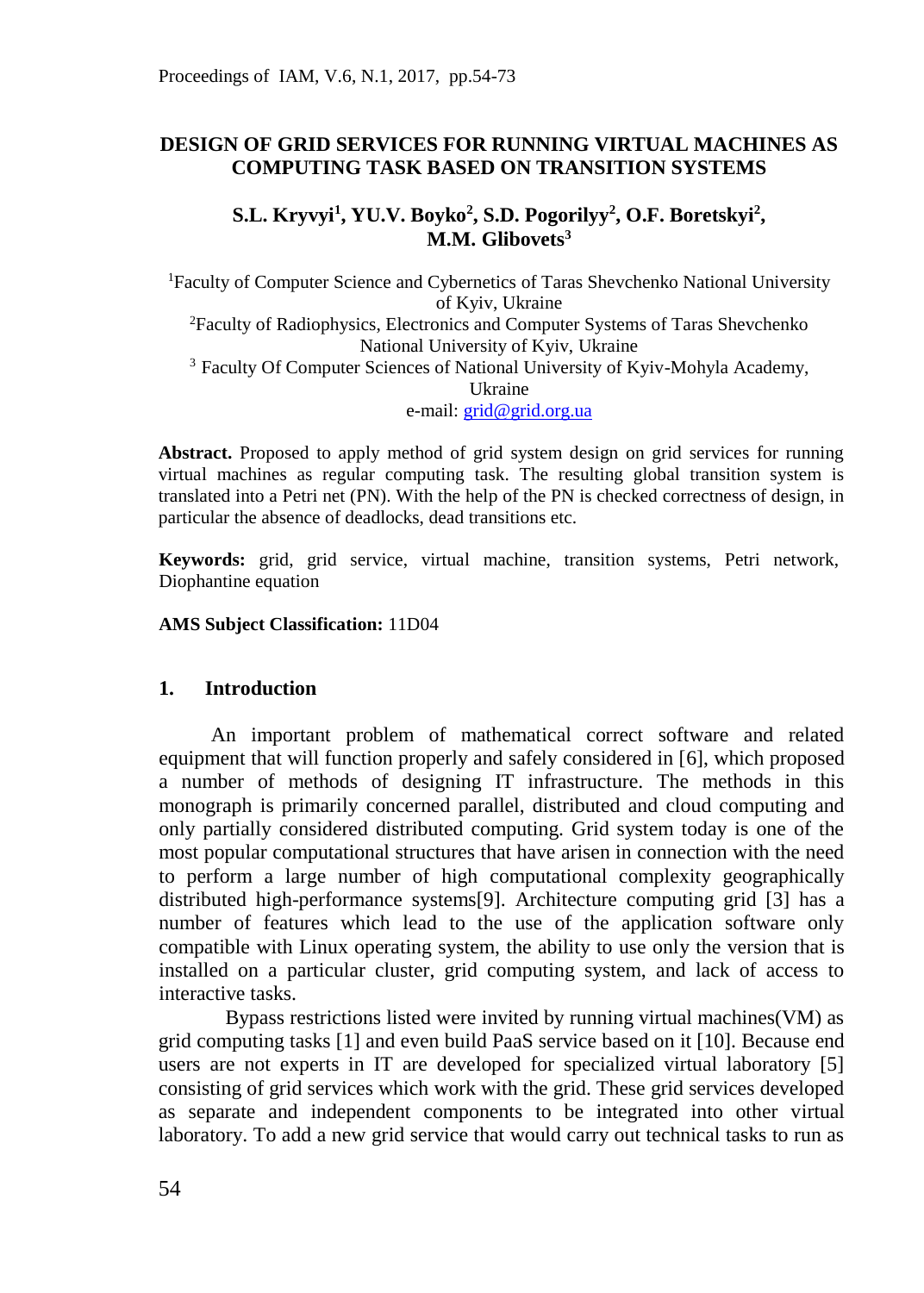a virtual machine grid task raises the question of constructing a mathematical model of this grid service to its correct design.

In previous work were asked to simulation grid structure with transition systems of simultaneous product and Petri Nets [4]. The result of the simulation showed the use of the simulation as a method of designing a correct mathematical software in the grid. This paper proposes a method to use the design grid of service launch virtual machines as usual computing tasks using transition systems of simultaneous product and Petri Nets.

### **2. Transition Systems and Petri Net**

Let's introduce the necessary definitions and concepts [2].

**Definition 2.1**. Transition system (TS) is 5-tuple  $A = (S, T, \alpha, \beta, s_0)$ , where

*S* - finite or infinite set of states,

*T* - finite or infinite set of transitions,

 $\alpha$ :  $T \rightarrow S$  associates with each transition its source state,

 $\beta$ :  $T \rightarrow S$  associates with each transition its target state,

 $s_0 \in S$  - initial state of the TS.

TS  $A = (S, T, \alpha, \beta, s_0)$  called finite if the sets S and T finite.

Only the final TS will be considered further. The final TS shown as oriented graph, whose vertices are the states of TS, and arcs - transitions.

Given transition t is represented by the triple  $(\alpha(t), t, \beta(t)) = (s, t, s')$ , a step of TS A.

Path in TS  $A = (S, T, \alpha, \beta, s_0)$  is a finite or infinite sequence of transitions  $t_1, t_2, \ldots, t_n, \ldots$  such that for any  $i = 1, 2, \ldots$  there is such equality  $\beta(t_i) = \alpha(t_{i+1})$ . If path  $t_1, t_2, \ldots, t_n$  is finite, then number n is considered its length.

**Definition 2.2.** Let X is some alphabet. Marked TS (MTS) is 6-tuple  $A = (S, T, \alpha, \beta, s_0, h)$ , where

 $(S, T, \alpha, \beta, s_0)$  represents a TS,

 $h: T \longrightarrow X$  associates a mark  $h(t) \in X$  with each transition t.

Intuitively, the transition symbol indicates an action or event that triggers the transition. MTS can be non-deterministic. The predetermined state is the same effect can induce two different transition in two different states, i.e. from

$$
\alpha(t) = \alpha(t')
$$
 and  $h(t) = h(t')$ 

it does not imply that  $t = t'$ .

**Finite-state** *X***-machines and TS.** Finite-state *X*-machine (FSM) represents TS. Really, let  $A = (A, X, f, a_0)$  - Finite-state *X*-machine. Then is represents a TS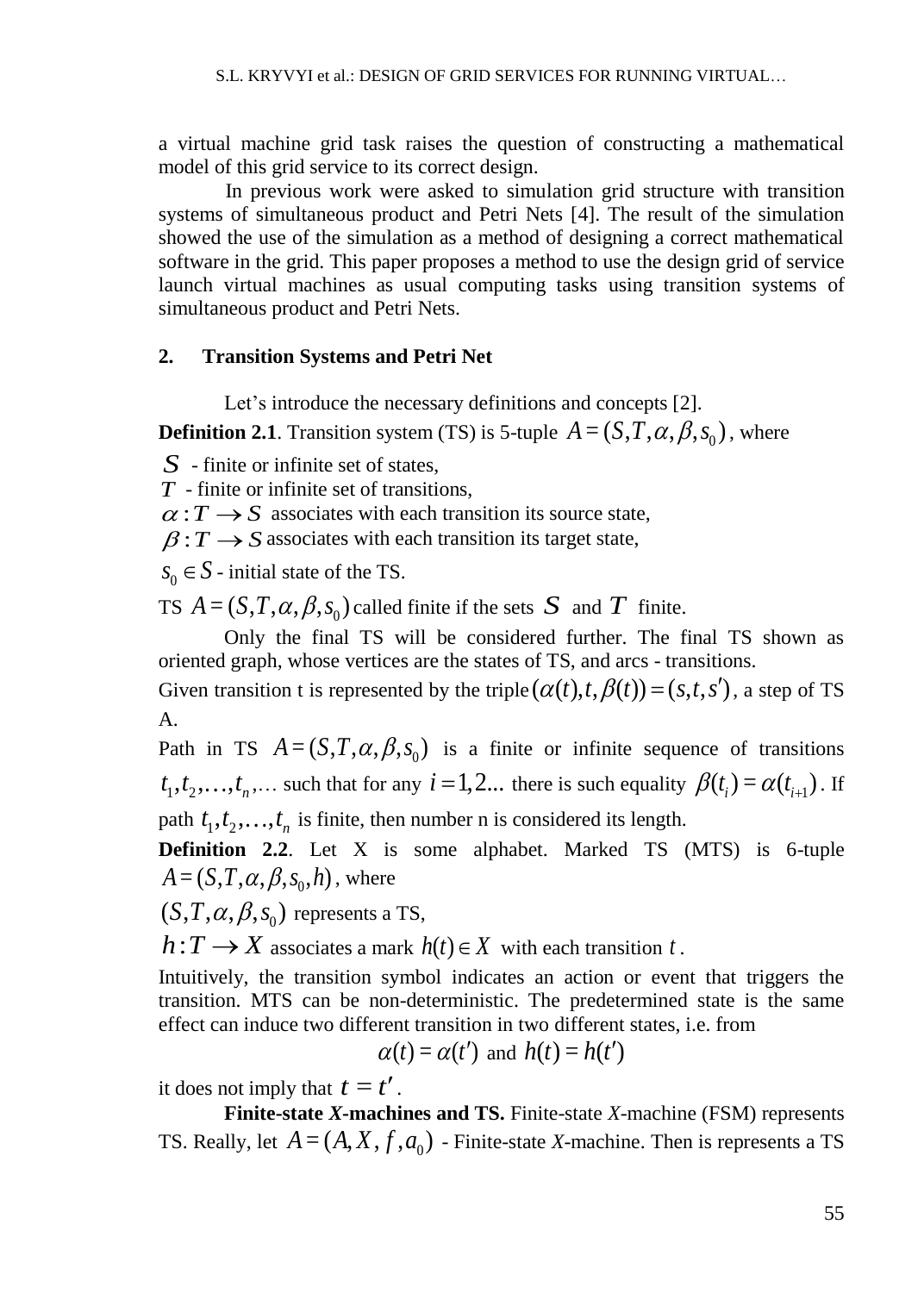, where  $t \in T$ ,  $\alpha(t) = a, \beta(t) = a'$ , corresponds to *A* if  $h(t) = x$  and  $f(a, x) = a'$  is the transition in *A*.

**Composition of TS.** Let  $A_1, \ldots, A_n$  - transition systems, where  $A_i = (S_i, T_i, \alpha_i, \beta_i, a_0^i), i = 1, \ldots, n$ . A synchronization constraint **T** is a subset of a set  $(T_1 \cup \{\varepsilon\}) \times ... \times (T_n \cup \{\varepsilon\}) \setminus \{(\varepsilon,...,\varepsilon)\},$ 

where  $\epsilon$  is a special symbol, which means the absence of any action in corresponding TS. If  $t = (t_1, ..., t_n) \in$  and  $t_i \leq \varepsilon$  then we say that TS  $A_i$ participates in t and if the transition  $t_i = \varepsilon$ , then TS  $A_i$  does not participate in t.

 $A_r = (A, T, \alpha, \beta, a_0, h)$ <br>  $h(t) = x$  and  $f(a, x) = c$ <br> **Composition**<br>  $A_i = (S_i, T_i, \alpha_i, \beta_i, a_0^i)$ ,<br>
subset of a set<br>  $(T_1$ <br>
where  $\varepsilon$  is a special<br>
corresponding TS. If<br>
participates in t and if there is a special<br>
corresponding Elements of **T** are called global transitions. Tuple  $A = (A_1, \ldots, A_n, T)$  is called the composition of  $A_1, \ldots, A_n$  under **T**, and **TS**  $A_1, \ldots, A_n$  are called components of *A*. Intuitively global transition  $t = (t_1, \ldots, t_n)$  models the possible transitions in  $A_1, \ldots, A_n$ .

Global state  $A = (A_1, A_2, \dots, A_n, T)$  called  $n$ -of  $(s_1, s_2, \dots, s_n)$ , where  $s_i \in S_i$ , and state  $(s_0^1, s_0^2, \ldots, s_0^n)$  - TS initial state of  $A$ .

Step of computation A is a triple  $(s,t,s')$ , where  $s = (s_1, s_2,...,s_n)$  and  $s' = (s_1, s_2, \ldots, s_n)$  - global states, and  $t = (t_1, t_2, \ldots, t_n)$  - global transition, which satisfies the following conditions:  $\forall i \in \{1, 2, ..., n\}$ 

 $\cdot$  if  $t_i \leq \varepsilon$ , then  $s_i = \alpha(t_i)$  and  $s'_i = \beta(t_i)$ ;  $\text{if } t_i = \varepsilon \text{, then } s'_i = s_i.$ 

Global transition  $t$  called to be admissible in the global state  $s$ , if there is a global state  $s'$  such that  $(s,t,s')$  is step of computation.

The sequence of global transitions  $t_1, t_2, \ldots, t_k, \ldots$  called the global computation, if there is a sequence of global states  $S_0, S_1, \ldots, S_k, \ldots$ , such that  $(s_{i-1}, t_i, s_i)$  - step of computation for each  $i \in \{1, 2, ..., k\}$ .

Many properties of the TS transition can be explored through its simulation by Petri nets (PN).

PN  $(P, T, F, M_0)$  models composition  $A = (A_1, A_2, \dots, A_n, T)$  of TS  $A_i = (S_i, T_i, \alpha_i, \beta_i, s_0^i)$ , where  $A_i \cap A_j = \emptyset$ ,  $i \neq j$   $i, j = 1, 2, ..., n$ , if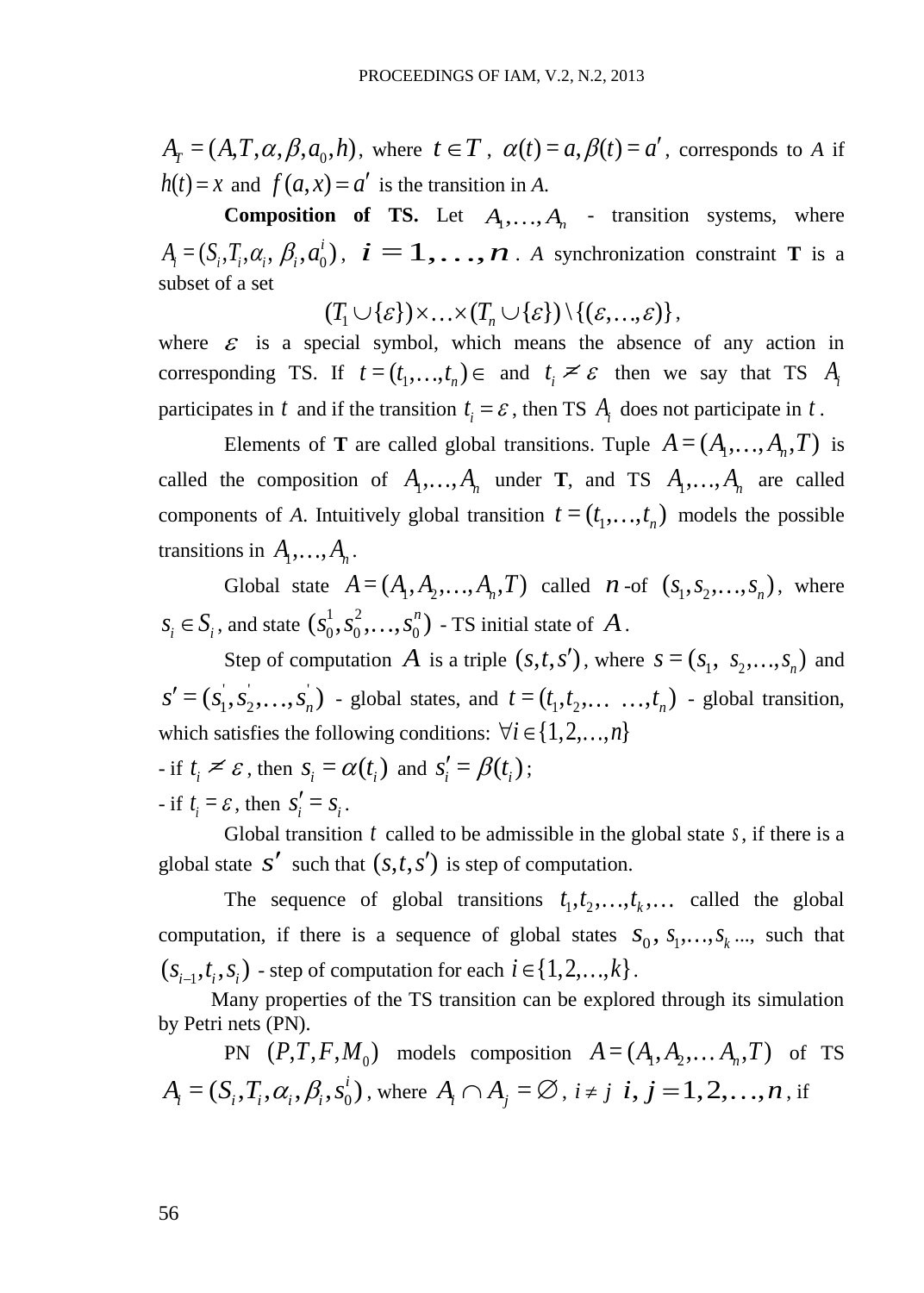$-P = S_1 \cup S_2 \cup ... \cup S_n,$   $T = T,$   $F = \{(s,t) | t_i \neq \varepsilon\}$ and  $s = \alpha_i(t_i) \} \cup \{(t, s) | t_i \leq \varepsilon \text{ and } s = \beta_i(t_i) \}$  for some  $i \in \{1, 2, ..., n\}$ , where  $t_i$ means  $i$  -th component of  $t \in T$ ,  $-M_0 = (s_0^1, s_0^2, \ldots, s_0^n).$ 

It is easily to see the TS composition semantics and semantics corresponding PN, are compatible in the sense that the sequence of global transitions  $t_1, t_2, \ldots t_k$  is global history of TS composition  $A$ .

Representation of TS composition in form of PN allows to apply methods for analyzing PN properties to analysis of TS composition properties.

*X*-machines composition. Modeling of *X*-machines composition with help of TS composition is carried out in two stages. At the first stage finite-state machines are modeled by the relevant TS, and on second - composition of received TS. And then such TS is modeled by corresponding PN.

Let us illustrate this with an example.

**Example 2.1**. Let there be given X-machines:



Figure 1. X-machines A1 and A2

Corresponding TS T1 and T2 for machines A1 and A2 have the form:



Figure 2. TS corresponding X-machines A1 and A2

In this TS set of transition is represented like this:

Figure 2. TS corresponding X-machines A1 and A2  
\nin this TS set of transition is represented like this:  
\n
$$
t_1 = (0, i, 1), t_2 = (1, i, 2), t_3 = (2, d, 1), t_4 = (1, d, 0), t_5 = (0, d, 2), t_6 = (2, i, 0),
$$
  
\n $u_1 = (a, f, a), u_2 = (a, t, b), u_3 = (b, t, b), u_4 = (b, f, a)$ .

Let the designer has defined these synchronization constraints:

*u*<sub>1</sub> = (*a*, *f*, *a*), *u*<sub>2</sub> = (*a*, *t*, *b*), *u*<sub>3</sub> = (*b*, *t*, *b*), *u*<sub>4</sub> = (*b*, *f*, *a*).<br>igner has defined these synchronization constraints:<br> $T = \{(t_1, \varepsilon), (t_2, \varepsilon), (t_3, u_2), (t_4, u_4), (t_5, \varepsilon), (t_6, u_1), (\vare$ 

Then composition TS will be the  $A = (T_1, T_2, T)$ , and corresponding PN looks like: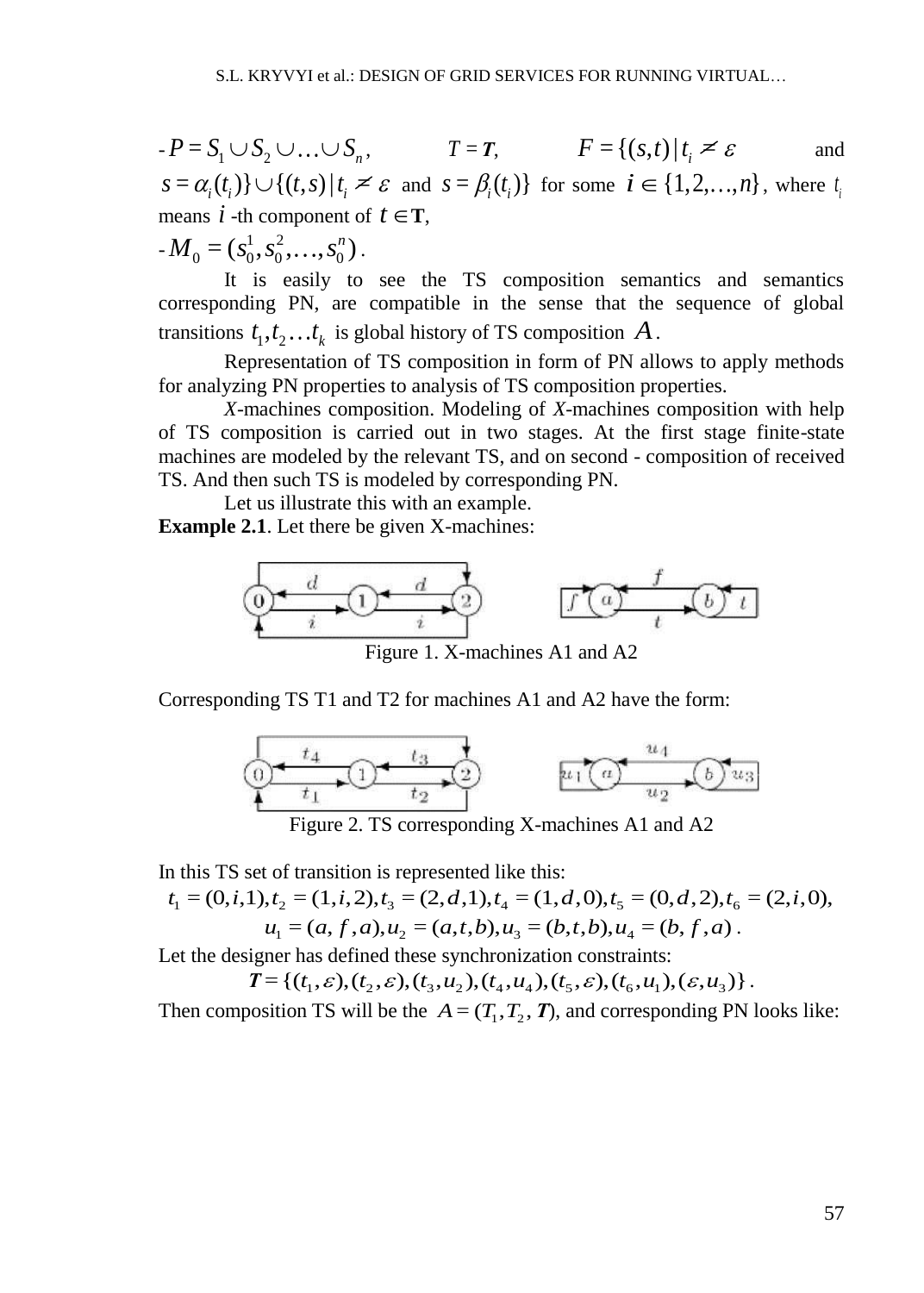

Figure 3. PN modeling synchronous composition of A

Let the initial markup of PN puts one token in places 0 a. It is not clear that in this marking PN has a deadlock which results in a sequence of global transitions:  $(t_5, \varepsilon), (t_3, u_2), (t_2, \varepsilon)$ .



Figure 4. Markup, which is deadlock in PN

Indeed, this sequence of operations leads to the transitions marking PN, which is shown in Fig. 4, in which the PN can not have any transition. Consequently, the machines fall into a state of  $(2,b)$ , from which T there are no transitions. Presence of deadlock PN is caused by a human mistake and it is very important to detect this type of error in the design phase.

These types of situations are identified in the PN representation of TS, which explains its usage.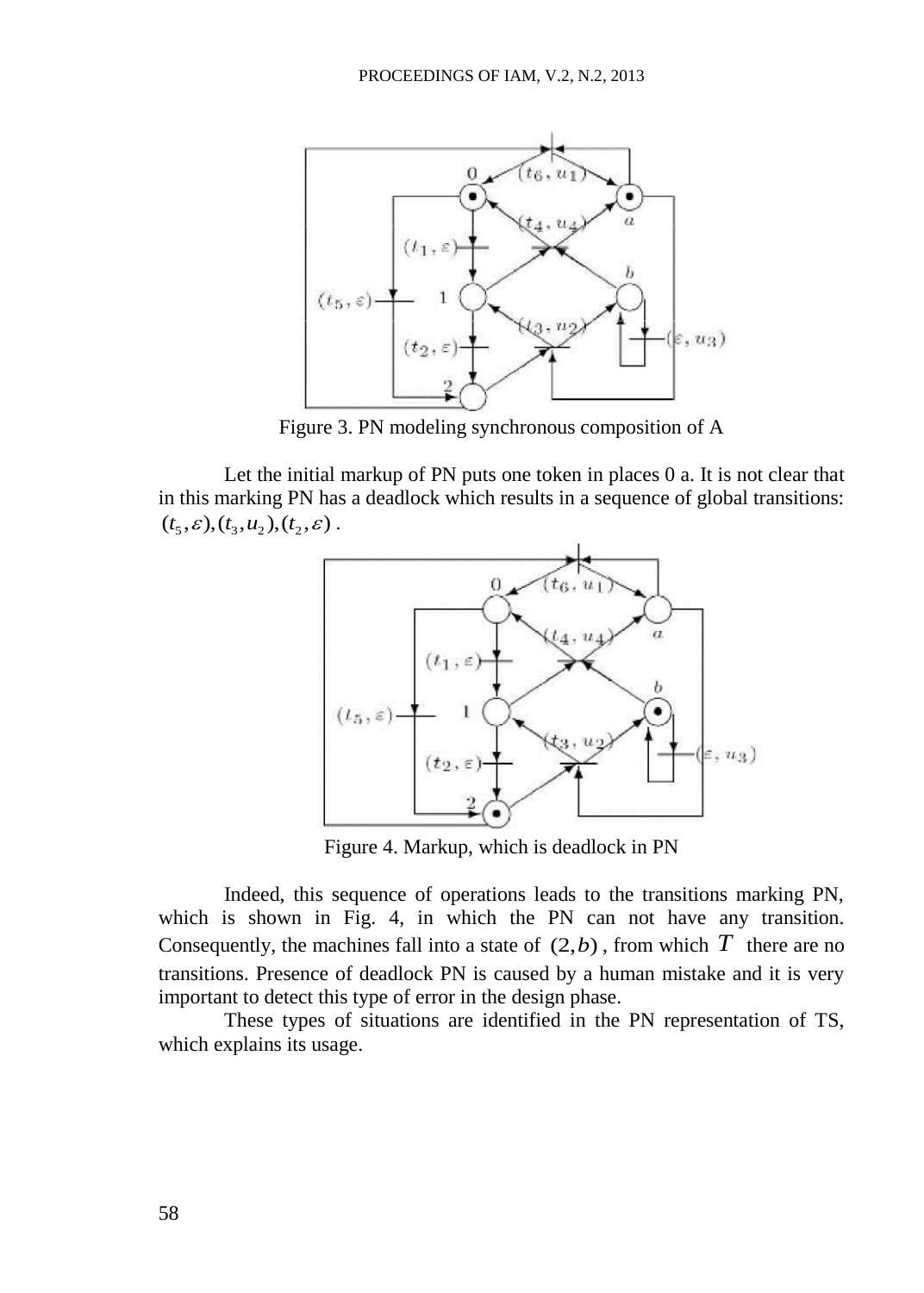#### **3. Tools to analyze the property of Petri Net**

One of the main tools for analyzing the PN is to solve the equation of state, i.e., solution of linear homogeneous Diophantine equations of the form *Ах=0*, where  $A$  - incidence matrix of the PN, and  $x$  - transitions response vector (Parik vector). Solutions of such a system are called invariants of transitions and their existence for the PN has the specificity, which consists in the fact that you need to find is not the basis of set of solutions, and generating a minimum set of solutions. This minimal set is the set of invariants of PN transition. For the construction of this set in this paper we apply TSS-algorithm [10], which find this set.

#### **3.1. Brief description of TSS-algorithm.**

Consider the set of vectors of the canonical basis  $M'_0 = \{e_1, e_2, ..., e_q\}$  and Consider the set of vectors of the canonical basis  $M_0 = \{e_1, e_2, ..., e_q\}$  and<br>the first equation  $L_1(x) = a_{11}x_1 + a_{12}x_2 + ... + a_{1q}x_q = 0$  of system *S*. With the function  $L_1(x)$  divide the elements of the set  $M'_0$  on such groups:  $M_1^0 = \{e \mid L_1(e) = 0\}$ ,  $M_1^+ = \{e \mid L_1(e) > 0\}$  and  $M_1^- = \{e \mid L_1(e) < 0\}$ . It is easy to note that when one of the sets -  $M_1^0 \cup M_1^+$  or  $M_1^0 \cup M_1^-$ - empty then equation  $L_1(x) = 0$  it has no nontrivial solutions in the set of natural numbers. Suppose that at least two sets of  $M_1^0, M_1^+, M_1^-$  - non-empty, then consider the set o sets of  $M_1^0$ ,  $M_1^+$ ,  $M_1^-$  - non-empty, then consider the set<br>  $M'_0 = M_1^0 \cup \{y_{ij} \mid y_{ij} = -L_1(e_i)e_j + L_1(e_j)e_i, e_j \in M_1^+, e_i \in M_1^-\}$  $\begin{array}{l} \text{ne set} \ + \cdot \, e \in M^- \end{array}$ sets of  $M_1^0$ ,  $M_1^+$ ,  $M_1^-$  - non-empty, then consider the set<br>  $\mathcal{L}_0 = M_1^0 \cup \{y_{ij} | y_{ij} = -L_1(e_i)e_j + L_1(e_j)e_i, e_j \in M_1^+, e_i \in M_1^-\}$ 

$$
M'_{0} = M_{1}^{0} \cup \{y_{ij} \mid y_{ij} = -L_{1}(e_{i})e_{j} + L_{1}(e_{j})e_{i}, e_{j} \in M_{1}^{+}, e_{i} \in M_{1}^{-}\}
$$

Using the feature  $L_2(x)$ , divide the elements of the set  $M'_1$  analogous to the preceding three groups  $M_2^0 = \{e \mid L_2(e) = 0\}$ ,  $M_2^+ = \{e \mid L_2(e) > 0\}$  and  $M_2^- = \{e \mid L_2(e) < 0\}$ .

Let assume that, at least two of these sets is not empty, then we construct a<br>  $M'_2 = M_2^0 \cup \{y_{ij} \mid y_{ij} = -L_2(e_i)e_j + L_2(e_j)e_i, e_j \in M_2^+, e_i \in M_2^- \}$ . set  $e \in M_{\infty}^{-1}$ .

$$
M'_2 = M_2^0 \cup \{y_{ij} \mid y_{ij} = -L_2(e_i)e_j + L_2(e_j)e_i, e_j \in M_2^+, e_i \in M_2^- \}.
$$

Let thus construct the set  $M'_j$  from set of  $M_j^0 = \{e_r^0 | L_j(e_r^0) = 0\}$ ,  ${M}_{j}^{+} = \{e_{i}^{+} | L_{j}(e_{i}^{+}) > 0\}$  and  ${M}_{j}^{-} = \{e_{s}^{-} | L_{j}(e_{s}^{-}) < 0\}$  using the  $L_{j}(x)$  and this set is not empty.

**Theorem 3.1.** The elements of  $M'_j$  is a solution of system **1 1 2 2 1 2 3.1.** The elements<br>  $L_1(x) = 0 \wedge L_2(x) = 0 \wedge ... \wedge L_j(x) = 0.$ 

The proof obviously it follows from the construction of elements of the set  $M'_{j}, j = 1, 2, ..., p$ .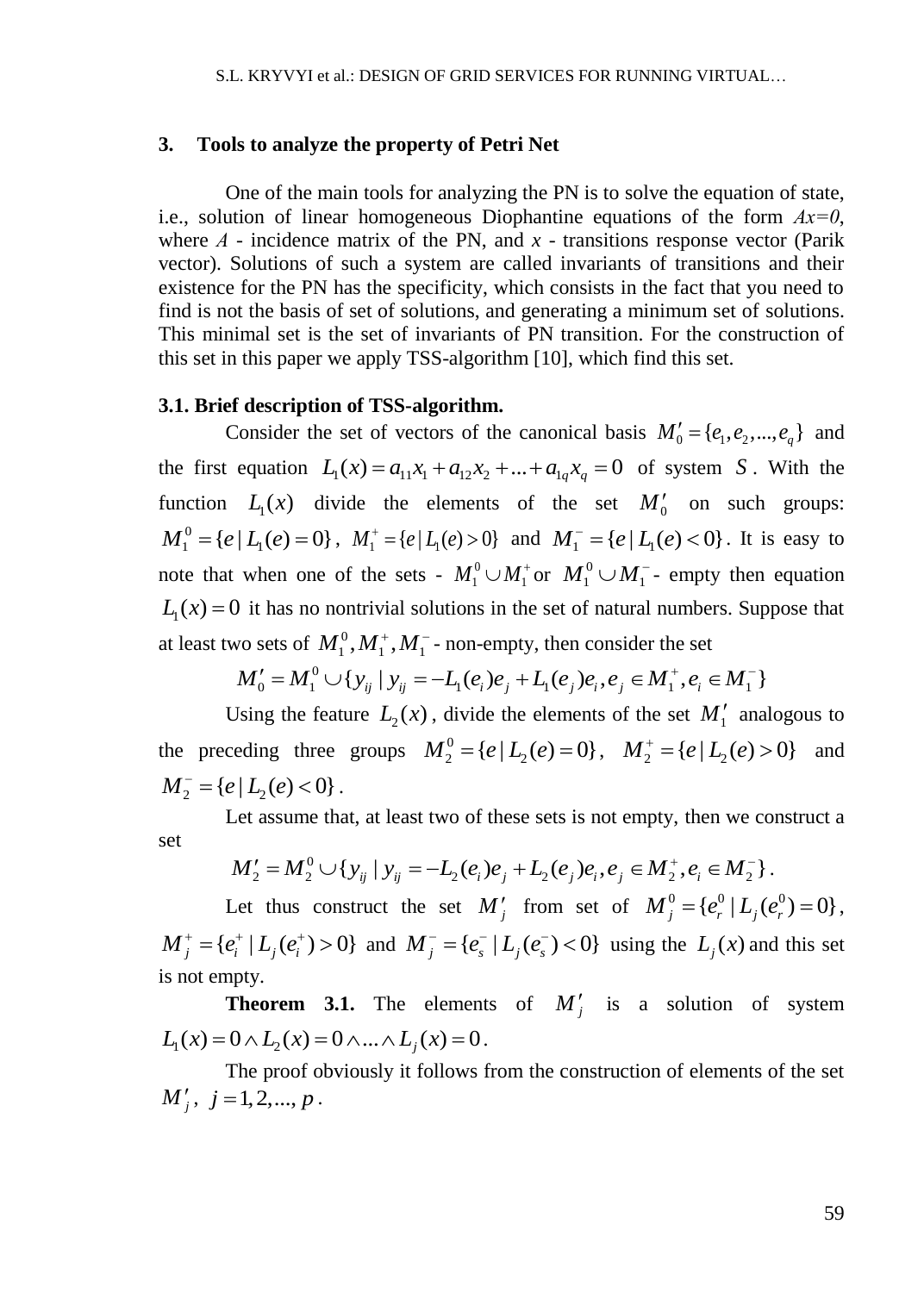**Definition 3.2.** Set  $M'_j$  which is constructed above is called a minimal generating set of decisions or TSS(Truncated Set of Solutions) of system generating set of decisions or TSS(Truncate<br>  $S' = L_1(x) = 0 \wedge L_2(x) = 0 \wedge ... \wedge L_j(x) = 0$ 

Let  $M'_{j} = \{e'_{1},...,e'_{q}\}\$  - TSS system S', and  $M_{j}$  - the set of all it's solutions. Then we have this statement.

**Theorem 3.3.** An arbitrary vector  $x \in M_j \setminus M'_j$  it can be represented as a non-negative linear combination

$$
tx = b_1 e_1' + \ldots + b_l e_l'
$$

where  $t, b_i \in N, t > 1, e'_i \in M'_j, i = 1, ..., l$ .

The proof is based on the following lemma.

**Lemma 3.4.** An arbitrary non-negative linear combination of the form  $y = ce_i^+ + ... + de_i^-$  can be represented as a linear combination of non-negative  $ky = ue_i^+ + ... + ve_{is}^0$  or as a non-negative linear combination of  $ky = ue_s^- + ... + ve_{is}^0$ , where  $k, u, v$  - integers,  $e_{is}^0 \in M_j, e_i^+ \in M_j^+, e_s^- \in M_j^-$ .

The proof. Let  $y = ce_i^+ + ... + de_s^-$  - arbitrary linear combination. Then the set M'<sub>j</sub> there is a vector  $e_{is}^0 = ae_i^+ + ... + be_s^-$ , where  $e_i^+ \in M_j^+, e_s^- \in M_j^-$ . compare the numbers  $c/a$  and  $d/b$ . There are possible such cases.

*Case 1.*  $c/a > d/b$ *. Assuming that*  $d/b = \lambda$  *and*  $c/a = \lambda + \mu$ *, where*  $\lambda$  and  $\mu$  - positive rational numbers whose denominators are equal, respectively,  $\lambda_1, \mu_1$ . Then we have positive rational numbers whose denominators are equal, respect<br>  $y = (\lambda a + \mu a)e_i^+ + be_s^- = (ae_i^+ + be_s^-) + \mu ae_i^+ = \lambda e_{is}^0 + \mu ae_i^+$ 

$$
y = (\lambda a + \mu a)e_i^+ + be_s^- = (ae_i^+ + be_s^-) + \mu ae_i^+ = \lambda e_{is}^0 + \mu ae_i^+
$$

Let k the least common multiple of the numbers  $\lambda_1$  and  $\mu_1$ . Multiplying the vector *y* on *k* , get

$$
ky = (k\mu)ae_i^+ + (k\lambda)e_{is}^0 = ue_i^+ + ve_{is}^0.
$$

*Case 2.*  $c/a < d/b$ *.* Assuming that  $c/a = \lambda$  and  $d/b = \lambda + \mu$ , where  $\lambda$  and  $\mu$  - positive rational numbers whose denominators are equal, respectively,  $\lambda_1, \mu_1$  Then, doing the same as above, we get<br>  $ky = (k\mu)be_s^- + (k\lambda)e_{is}^0 = ue_i^+ + ve_{is}^0$ .

$$
ky = (k\mu)be_s^- + (k\lambda)e_{is}^0 = ue_i^+ + ve_{is}^0
$$

*Case 3.*  $c/a = d/b$ *.* Assuming that  $c/a = \lambda = d/b$ , where  $\lambda$  and  $\mu$ positive rational numbers whose denominators are equal, respectively,  $\lambda_1$ . Then, doing the same as above, we obtain

$$
\lambda_1 y = (\lambda_1 \lambda) e_{is}^0.
$$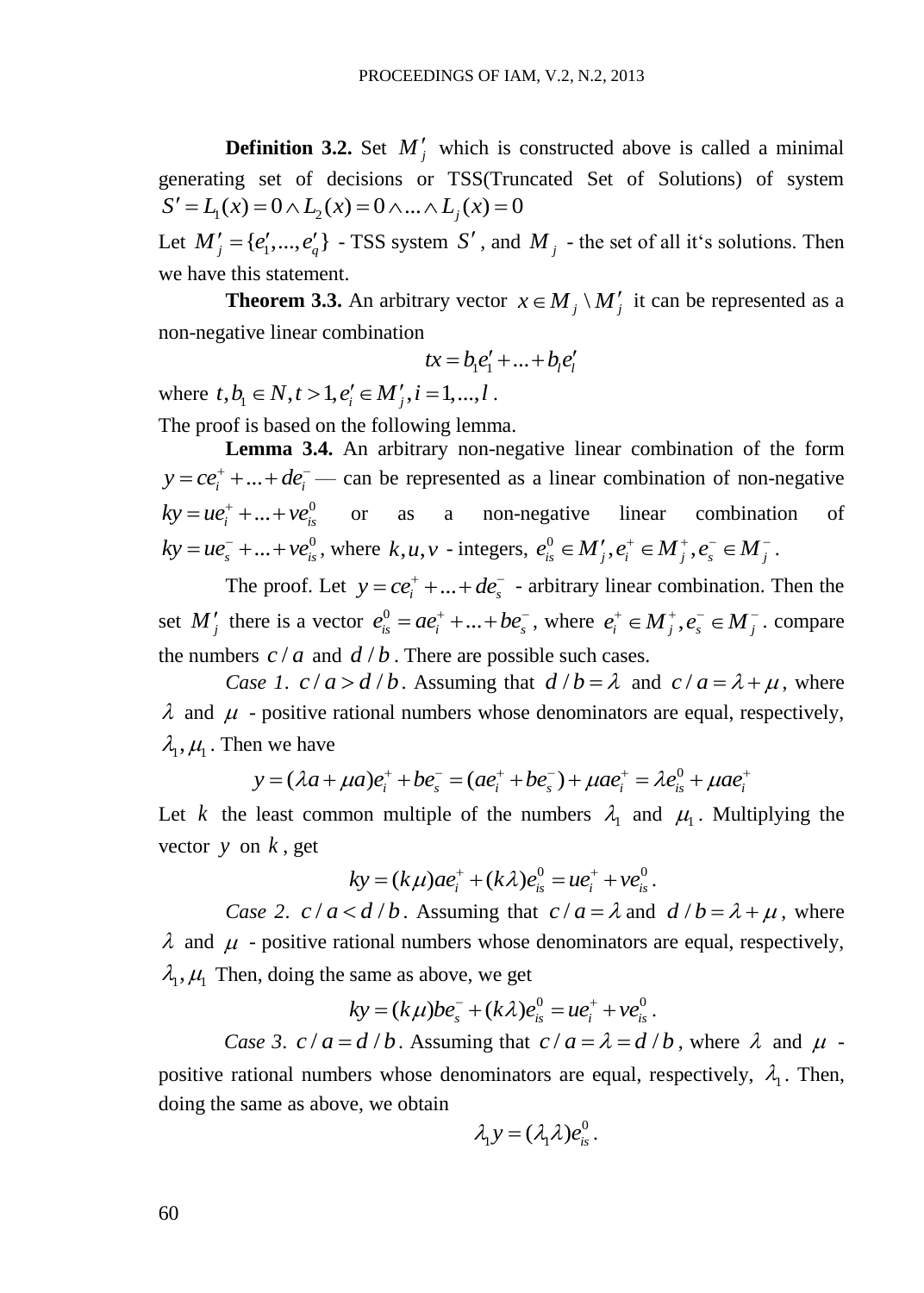**The proof of the theorem** for the number of induction  $p$  the system of equations *S* .  $p = 1$  (induction basis). Based on the fact that the set of vectors  $M_0'$ is the basis of the entire set  $N^q$ , any element x, that is a solution of  $L_1(x) = 0$ , can be submitted via the vector  $e_i^0 \in M_1^0, i = 1, 2, ..., k, e_j^+ \in M_1^+, j = 1, ..., m$ ,  $e_t^-\in M_1^-, t=1,...,n, b_i, c_j, d_t \in N$  as a linear combination<br>  $x = he^0 + ... + he^0 + ce^+ + ... + c e^+ + de^- + ...$ 

$$
n, b_i, c_j, d_t \in N \text{ as a linear combination}
$$
  

$$
x = b_i e_1^0 + ... + b_k e_k^0 + c_i e_1^+ + ... + c_m e_m^+ + d_i e_1^- + ... + d_n e_n^-
$$

If all the numbers  $c_j$  u  $d_t$  are 0, nothing to prove. Assume that there is a strictly positive number among these. Note that when some of the numbers  $c_j$  is a strictly positive, then among the numbers  $d_t$  they should also be, because otherwise we get a contradiction

ntradiction  
\n
$$
L_1(x) = 0 = c_1 L(e_1^+) + ... + c_m L(e_m^+) > 0
$$

Suppose, for definition  $c_1 > 0$  u  $d_1 > 0$ . Using Lemma 3.4, replace the sum  $c_1e_1^+ + d_1e_1^-$  nonnegative linear combination x' of vectors  $e_1^+$  and  $e_{11}^0$  or vectors  $e_1^-$  and  $e_{11}^0$ . After this substitution, we obtain the vector<br>  $t'x = b_1e_1^0 + ... + b_r e_1^0 + c_2e_2^+ + ... + c_r e_r^+ + d_r e_2^- + ... + c_r$  $+ a_1 e_1^0$  - nonnegative finear combination x or vectors  $e_1^1$  and  $e_{11}^0$  or<br>and  $e_{11}^0$ . After this substitution, we obtain the vector<br> $t'x = b_1 e_1^0 + ... + b_k e_k^0 + c_2 e_2^+ + ... + c_m e_m^+ + d_2 e_2^- + ... + d_n e_n^- + x'$ ,

$$
t'x = b_1e_1^0 + \dots + b_ke_k^0 + c_2e_2^+ + \dots + c_me_m^+ + d_2e_2^- + \dots + d_ne_n^- + x',
$$

in which the total number of non-zero coefficients of the  $e_i^+$  and  $e_i^-$  will be equal

to zero, that is, until we get this expansion:  
\n
$$
tx = b_1 e_1^0 + ... + b_k e_k^0 + a_{11} e_{11}^0 + ... + a_{nn} e_{nm}^0,
$$
\nwhere  $e_i^0 \in M_1^0$ ,  $i = 1,...,k$ ,  $e_{is}^0 = -L(e_s^-) e_j^+ + L(e_j^-) e_s^+$ ,  $e_j^+ \in M_1^+$ ,  $e_s^- \in M_1^-$ ,  
\n $j = 1,...,m$ ,  $s = 1,...,n$ ,  $a_{js} \in N$ .

This induction basis is justified.

*The induction step.* Let us assume that the theorem is correct for all  $j < p$ . Let us show that it holds for  $j = p$ . Let the vector  $x \in M_p / M'_p$ , i.e.  $x$  - set of solutions S. Then, since x - solution with any of its subsystems, which consists of the first  $p-1$  systems of equations *S*, This vector has the expansion of the  $p-1$  systems of equation<br>assumption  $t'x = b_1e_1^0 + ... + b_ke_k^0$ three x-solution with any of its subsystems, which consists of<br>stems of equations S, This vector has the expansio<br> $t'x = b_1e_1^0 + ... + b_ke_k^0 + c_1e_1^+ + ... + c_me_m^+ + d_1e_1^- + ... + d_ne_n^-,$ where  $p-1$  systems of equations *S*, This vector has the expansion of assumption  $t'x = b_1e_1^0 + ... + b_k e_k^0 + c_1e_1^+ + ... + c_me_m^+ + d_1e_1^- + ... + d_ne_n^-,$  w<br>  $e_i^0 \in M_p^0, i = 1, ..., k, e_j^+ \in M_p^+, j = 1, ..., m, e_i^- \in M_p^-, t = 1, ..., n, b_i, c_j, d_i \in N$ .

Applying to vector  $z = t'x$  Lemma 3.4 and computations analogous to those described above in justifying the induction basis we obtain for the vector *z* decomposition  $t''z = t't''x = b_1e_1^0 + ... + b_k e_k^0 + a_{11}e_{11}^0 + ... + a_{mn}e_{mn}^0$ 

$$
t''z = t't''x = b_1e_1^0 + \dots + b_ke_k^0 + a_{11}e_{11}^0 + \dots + a_{mn}e_{mn}^0,
$$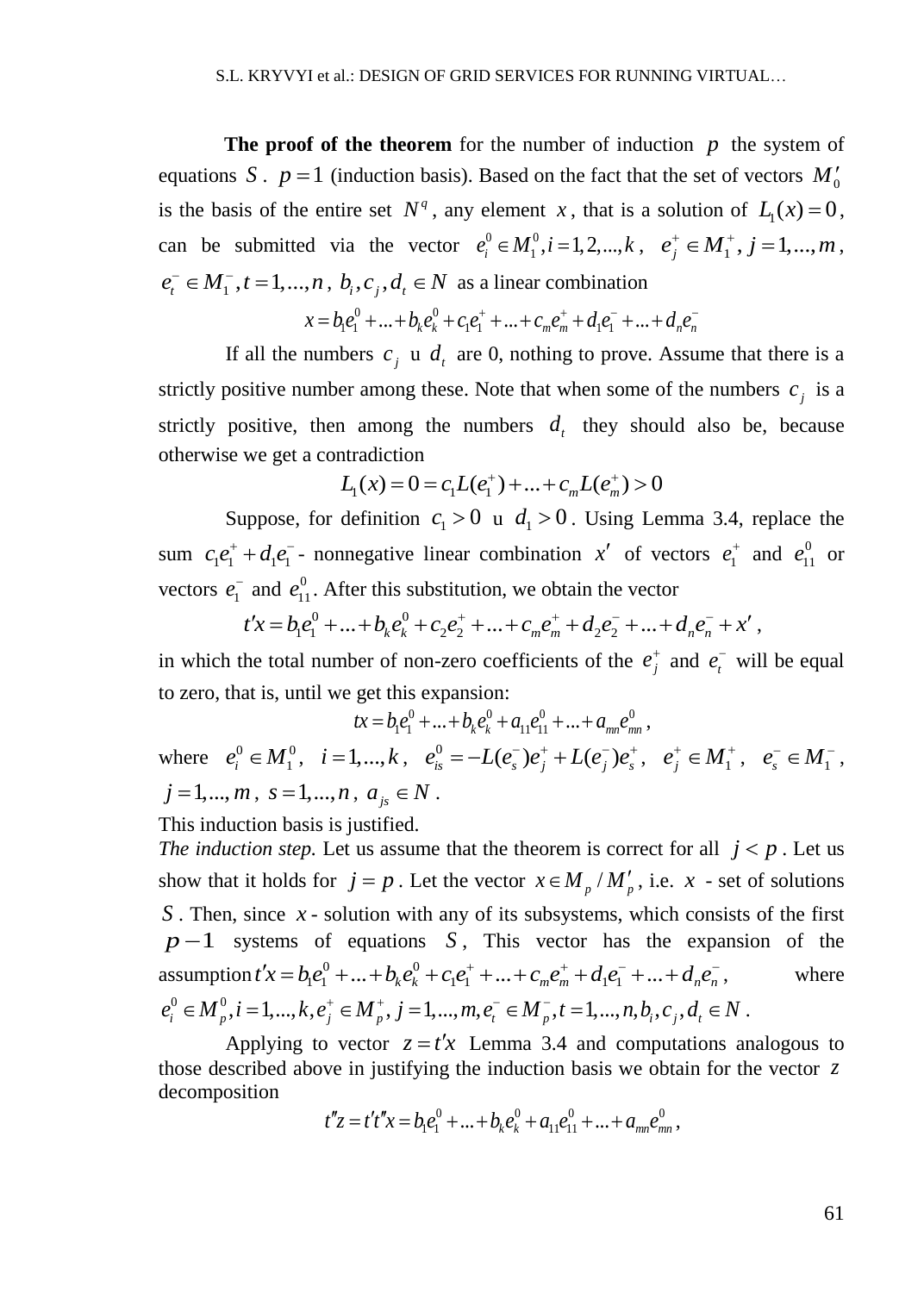$$
e_i^0 \in M_p^0, i = 1, ..., k, e_{js}^0 = -L(e_s^-)e_j^+ + L(e_j^+)e_s^-, e_j^+ \in M_p^+, e_s^- \in M_p^0,
$$
  

$$
j = 1, ..., m, s = 1, ..., n, a_{js} \in N
$$

We can now formulate a criterion of combining inspection SBLDE(systems of bounded linear Diophantine equations).

 $e_i^0 \in M_{ij}^0, i = 1, ..., R, e_j^0, = -L(e_i^c)e_j^+ + L(e_i^b)e_i^-, e_j^c \in M_{ij}^0, e_i^c \in M_{ij}^0,$ <br>
We can now formulate a criticin of combining inspect<br>
SBLDEGsystems of bounded linear Diophamine capitation of combining inspect<br>
SBLDEGsystems (systems of bounded linear Diophantine equations).<br>**Theorem 3.5**. HSLDE  $S = L_1(x) = 0 \wedge L_2(x) = 0 \wedge ... \wedge L_p(x) = 0$  compatible then and only then if it TSS  $M'_p \neq \emptyset$ , then, according to Theorem 2.1 arbitrary vector  $M'_p$  is a solution of S. Consequently,  $S$  – compatible. vector  $M'_p$  is a solution of S. Consequently,  $S$  – compatible.<br>Contrariwise, let the system  $L_1(x) = 0 \wedge L_2(x) = 0 \wedge ... \wedge L_{p-1}(x) = 0 \wedge L_p(x) = 0$ compatible and *y* - it solution. If  $y \in M'_p$  then everything is proved. Let us assume that  $M'_p \neq \emptyset$ . Then, for the building of TSS-set for some  $1 \leq j \leq p-1$  all vectors  $s_1, s_2, ..., s_r$  from  $M'_j$  or  $L_{j+1}(s_k) < 0$  or  $L_{j+1}(s_k) > 0$  where  $k = 1, 2, \dots, r$ . Because the y It is the solution HSLDEE, then y and its subsystems  $k = 1, 2, \dots, r$ . Because the y It is the solution HSLDEE, then y and its subsystems is a solution  $L_1(x) = 0 \wedge L_2(x) = 0 \wedge \dots \wedge L_{j+1}(x) = 0$  based on Theorem 3.3 exist  $t > 1, t \in N$  such that  $ty = b_1 s_1 + b_2 s_2 ... + b_r s_r$ . But then

 $0 = L_{i+1}(ty) = b_1 L_{i+1}(s_1) + b_2 L_{i+1}(s_2) + ... + b_r L_{i+1}(s_r) > 0$ 

 $($ or  $<$  0). But this does not contradict the fact that y It is the solution of HSLDE.

TSS can be divided into LCD (lowest common divisor) its coordinates if the LCD nonzero. This makes it possible to reduce the size and the coordinates of these vectors more efficiently perform computations.

#### **4. Development of grid Service**

Launching virtual machine in grid by Rainbow framework [1] mostly similar to procedure that user performs on regular computing grid task. But there are differences which are covered next.

Administrator of grid service or virtual laboratory sends a request to the national level Certification Authority of the grid for registration in the grid system, receives a digital certificate for host on which service is set up, register that service in the virtual organization (VO) and after that service itself prepares special tasks and executes them to run virtual machines. Preparation tasks include creating a job description file which has proper requirements for the VM, preparing input data, creating a proxy certificate. After these preparations, the job is submitted to the grid and depending on the workload of resources and availability of Rainbow framework it gets executed or queued for execution [7, 11].

The primary aim of development of the grid service must be its correct functioning, control of the correctness of the implementation of the work conditions in the system, successful VM running and return of the results of VM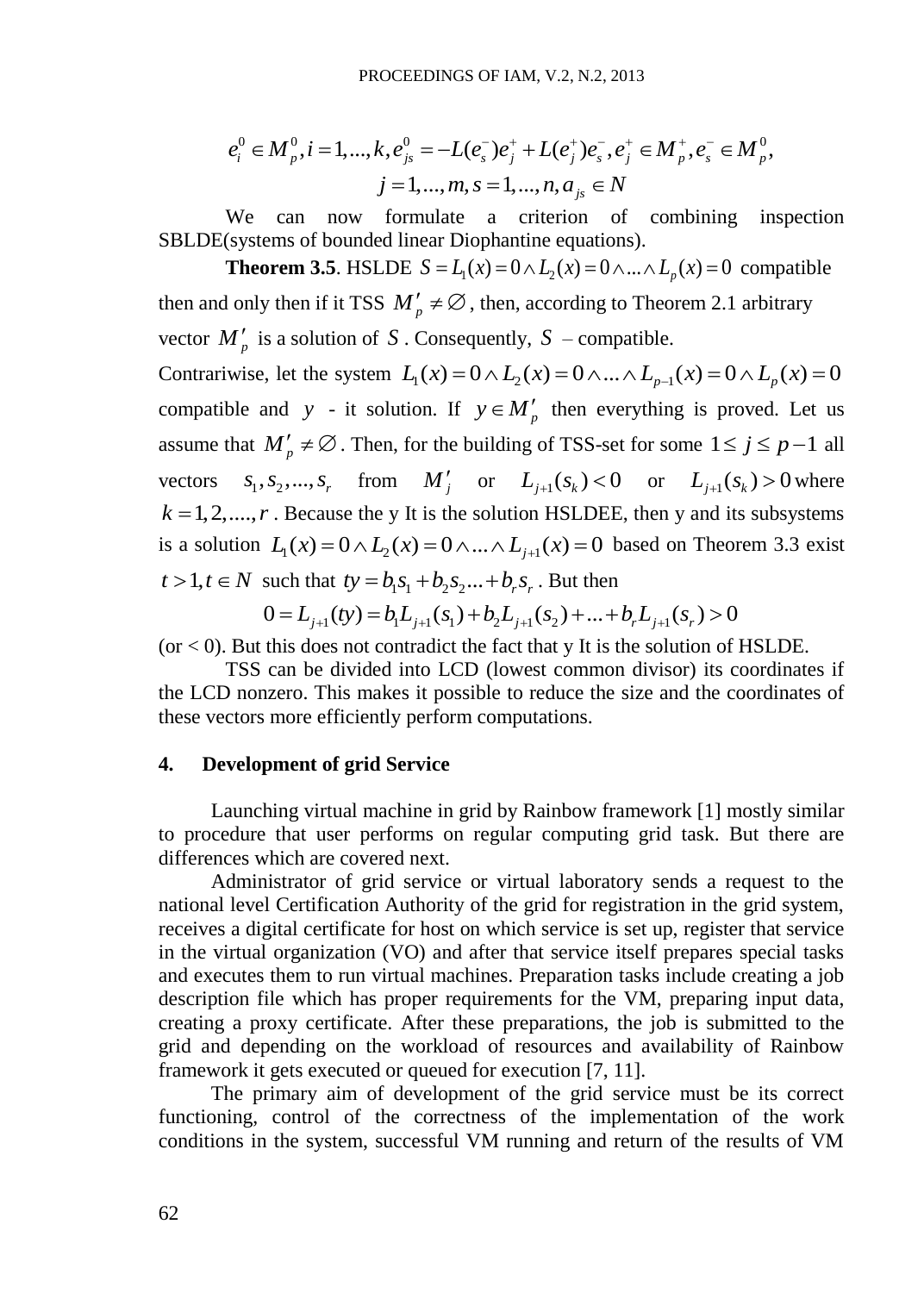work to the end user in the case of a successful outcome. To satisfy these requirements in the grid, it is necessary to resort to formal methods of verification of their implementation, and formal methods, in turn, require the construction of an appropriate mathematical model on which such tests can be performed. Create detail model of grid-service with all features is considered almost impossible because of high complexity, so creation of model is performed at some level of abstraction.

Thus, the work of grid service in the grid infrastructure begins with the actions of two protocols: the registering of service in the grid and preparation of grid task with VM inside protocol. Implementation of actions under these protocols is disposable. This means that if the protocols of registration and preparation of the grid task are successful then the are no more actions to do. If the registration for whatever reason had not succeed, then administrator of such service should be informed and he should repeat the registration attempt again. Let's present the actions of both protocols as the transition systems [6,8], which are fairly obvious because of its simplicity.

**4.1. Protocol of registration of grid service.** Actions of this protocol are as follows. Before grid service can access the computing resources there is a need to register it in the system and obtain the host certificate. To do this administrator sends a request signed by his certificate for registration to CA and if digital



Figure 5. TS of registration in grid system

signature is valid, the host certificate of grid service signed by a trusted national certificate authority and then registered in the grid system. These actions are modeled by a simple transition system (TS)<br> $A_1 = (\{a_0, a_1, a_2, a_3\}, \{t_1, t_2, t_3, t_4\}, \alpha_1, \beta_1, a_0)$ :

$$
A_1 = (\{a_0, a_1, a_2, a_3\}, \{t_1, t_2, t_3, t_4\}, \alpha_1, \beta_1, a_0):
$$

Interpretation of places and transitions in this TS is:

 $a_0$  - query generation (generation of host certificates),

*t<sup>1</sup>* - registration request (administrator of grid-service sending signed certificate to the trusted certificate authority), where  $\alpha_1(t_1) = a_0$ ,  $\beta_1(t_1) = a_1$ ,

 $a<sub>1</sub>$  - query processing (verification of service administrator digital signature),

 $t_2$  - the process of registration (certificate signing), where  $\alpha_1(t_2) = a_1$ ,  $\beta_1(t_2) = a_2$ ,

 $a<sub>2</sub>$  - analysis of the registration process,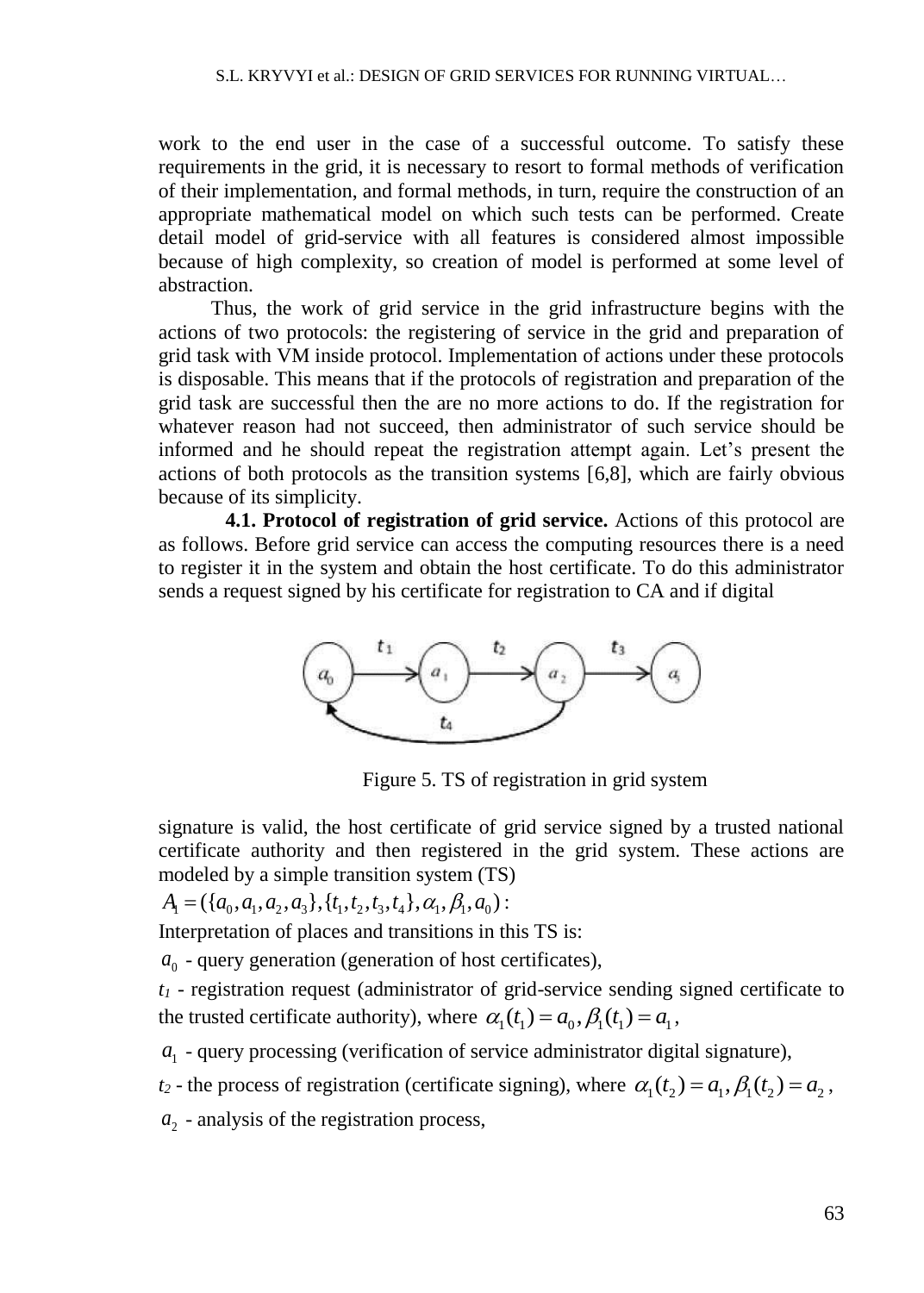$t_3$  - registration process, where  $\alpha_1(t_3) = a_3$ ,  $\beta_1(t_3) = a_4$ ,

 $a_3$  - user registration (obtaining a signed certificate by the user)

*t<sup>4</sup>* - registration failed (failure in digital signature verification), where  $\alpha_1(t_4) = a_2, \beta_1(t_4) = a_0$ .

If the registration is successful (state  $a_3$  in TS), then in state  $a_3$  registration system informs the service administrator and middleware about new legitimate service as grid users. If the registration is for some reason not made in the system, then in state  $a_2$  registration system performs an action  $t_4$ , which informs the administrator of service that it has not been registered in the grid system.

The second stage of work in the grid system is to become ma ember of one or more of the available virtual organizations (VO). In this paper we consider case of membership by default in one of the VOs.

#### **4.2. Protocol of preparing grid task with virtual machine.**

Successfully registered and received a digital certificate to access the grid structure, service proceeds to the protocol of preparation of proper grid task. This protocol provides the following sequence of actions to be performed by the grid service: a) create a job description file with VM parameters; b) prepare the VM image and input data; c) determine the location of the data and VM image (loading from local storage of grid service or from the grid storage); g) generate a proxy certificate with the appropriate access attributes.

This protocol is modeled by A<sub>2</sub>=({1,2,3,4,5,6,7}, { $r_1, r_2, r_3, r_4, r_5$ }, $\alpha_2, \beta_2$ , 1):



Figure 6. TS of preparing grid task

Interpretation of places and transitions in this TS is:

- 1- grid task preparation initialization,
- *r*1- creation of job description file with VM parameters,
- 2- data and VM image preparation start, file description created,
- *r*<sup>2</sup> input data and VM image preparation,
- 3- analysis of data and VM image location,
- *r*<sup>3</sup> preparation of data and VM image from local storage,
- 4- data and VM image from user local storage are ready,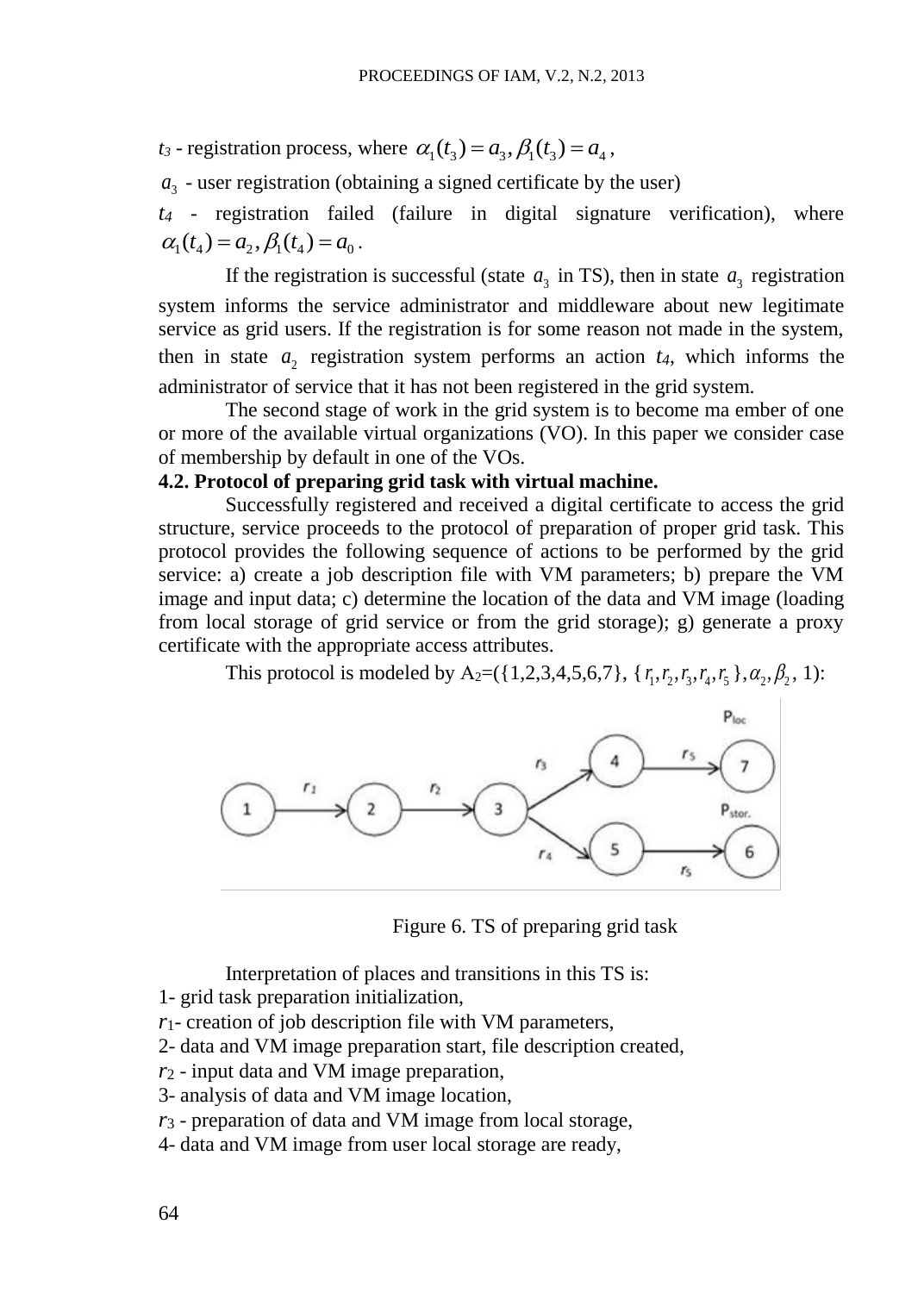*r*<sup>4</sup> - preparation of data and VM image from grid-storage,

5- data an VM image from grid-storage ready,

*r*<sup>5</sup> - creating a proxy certificate with appropriate access attributes.

6- ready state of data and VM image from grid-storage.

7- ready state of data VM image from user local storage.

In the transition to state 6 TS must inform the grid service and grid middleware about task readiness. For this purpose, additional states are entered in the model, which is a synchronous product of the TS, in the form of Petri nets (PN).



Figure 7. TS modeling synchronous product of TS

#### **5. The network model of registration protocol and task preparation**

Now we can build a model of registration and preparation of the product of two simultaneous TI A1 \* A2 with global transitions:

 $T = \{(t1,e), (t2, e), (t3, r1), (t4, e), (e, r2), (e, r3), (e, r4), (e, r5), (e, r6)\}\$ 

Let build Petri network that simulates the operation of the two systems By this TS:

In this PN beside places of synchronous product of above mentioned TS appear places obtained by performing of product of synchronous data in TS and TS that simulates the computing environment (by 10 places 11,12, and 14 connected to both networks). TS of computing environment and synchronous product of the corresponding TS not shown because of the cumbersome, and the details of such process is shown on above example. The final result of the product in the form of a Petri net, description of the places and transitions which are given below:

Position 3 corresponds to the grid service A, which initializes (puts a flag in this place) to start work with grid.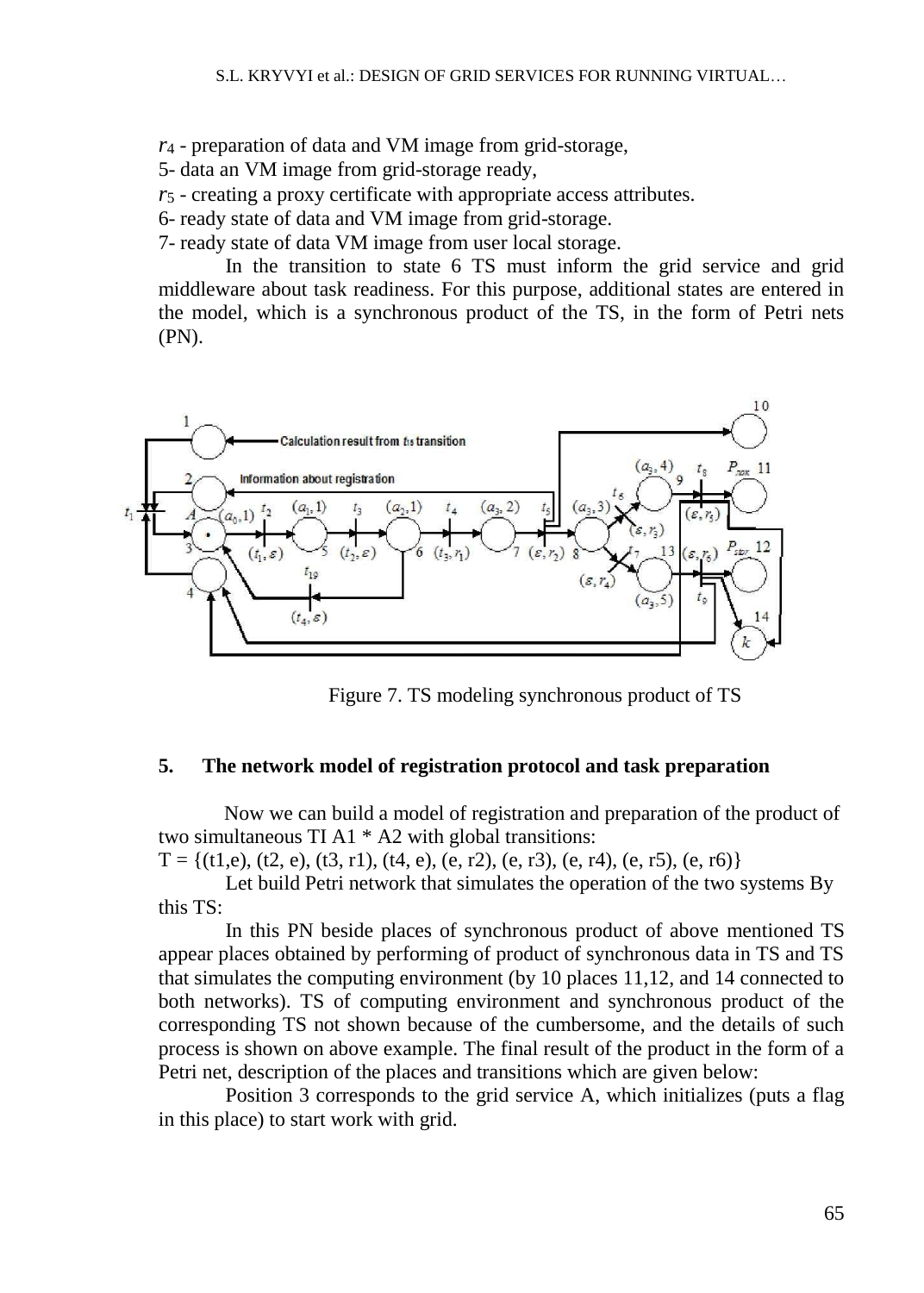Place 4 informs the grid service administrator about obtaining the certificate and readiness to execute grid task.

Places 2 and 10 inform the grid service administrator and grid middleware of successful completion of the registration process and obtaining a host certificate for grid service.

Place 11  $(P_{loc})$  means using data and VM image from local storage, and the place 12 ( $P_{\text{stor}}$ ) - input data and VM image on the grid-storage.

Position 14 indicates that the proxy certificate is created with parameter k.

## **5.1. Network model of the grid computing element(CE) running virtual machine a grid task.**

In constructing the model of the CE of grid system we will assume that all computing resources are ranked by numbers  $k_1$ ,  $k_2$ ,  $\ldots$   $k_m$ , where  $m$  - number of calculators, k - parameters of calculator *i*.

Places 15, 16, ... - data storage's.

Place 17 - found computing element with the necessary parameters and Rainbow framework support (places 22, 23) (calculator with the parameters kj (place 24) CE does not have the necessary parameters  $(k_l < k)$ .

Places 20, 21, 22, 23 n 24, 25 refer to the computing element and its load.

Place 18 - data and VM image is loaded, place 19 - running VM as grid task.

Place 27 - state of failure, and the place 26 - state of recovery working capacity of computing cluster as computing element in grid.

Transitions:

*t*<sup>10</sup> - initialize of the required data and VM image on the media,

*t*<sup>11</sup> - search computing element with proper parameters and Rainbow framework support,

*t*<sup>12</sup> - initialize and load the local stored data and VM image,

*t*<sup>13</sup> - loading data and VM image from the storage,

*t*<sup>14</sup> - start of running VM,

*t*<sup>15</sup> - end of running VM,

*t*<sup>16</sup> - initialization of the emergency state and resume the task parameters, data and VM image with finding another computing element with the necessary parameters and Rainbow framework support, and restart of virtual machine.

*t*<sup>17</sup> - initialization of recovery working capacity of computing cluster as grid computing element.

*t*<sup>17</sup> - computing cluster working capacity recovery.

In the above mentioned PN similar transition to the transition  $t_{12}$ , triggered on condition of working capacity of computing element (no flag in place 27), its load (presence of flag at location 22), it respond VM required parameters and support of the Rainbow framework (in place of 23 is  $k < k_2$  flags). Computing element is chosen according these requirements. In the case of high load or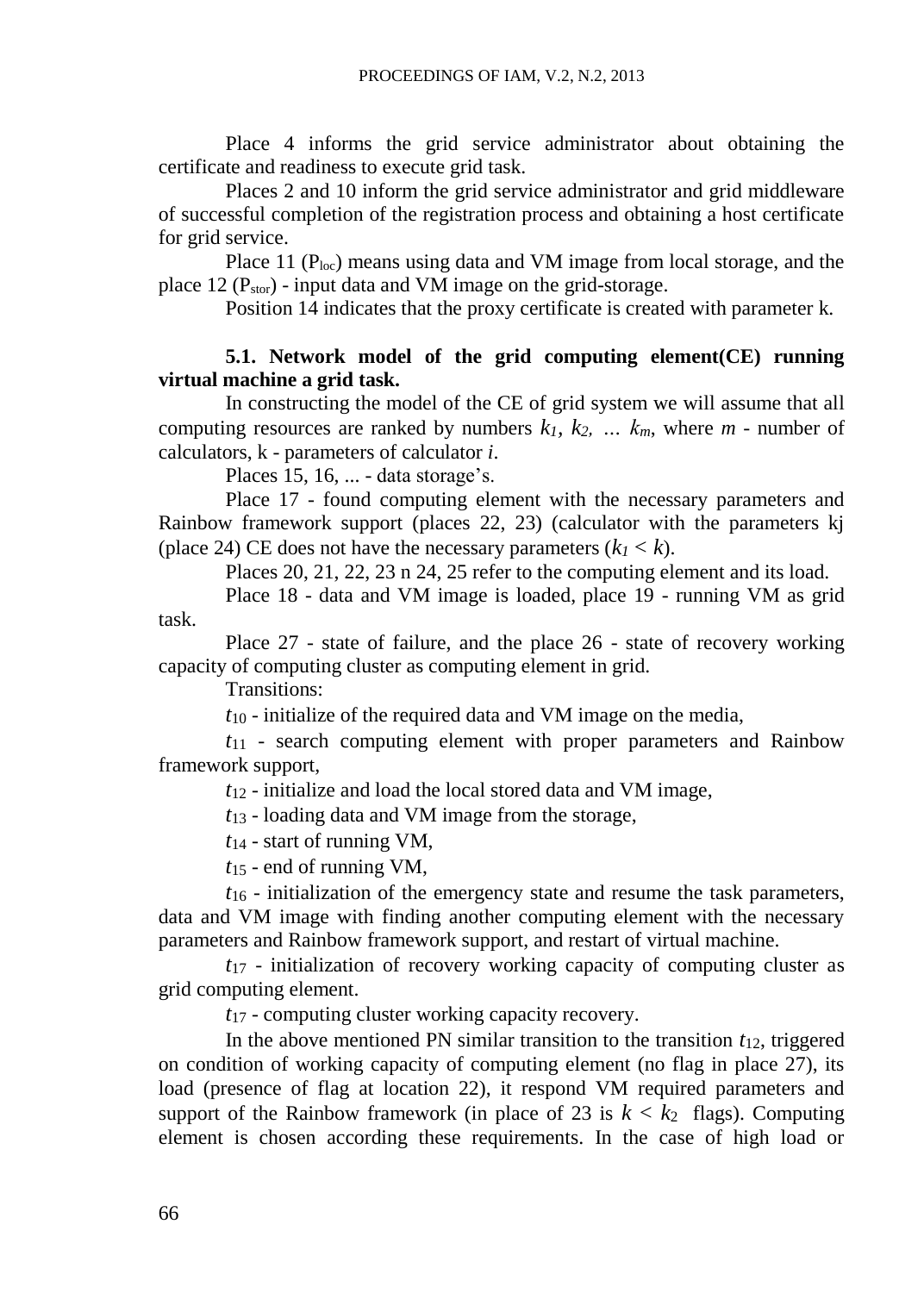malfunction of the computing element grid service will look for another free and serviceable computing element with the necessary parameters and Rainbow framework support, on which grid service can run VM as grid task (in this example of PN transition  $t'_{11}$  does not work, because the  $k_1 < k$ ). If the computing element with the necessary parameters and Rainbow support isn't available in the moment, grid service is waiting for submit VM as grid when it will be available.

Then the network model of grid computing element running virtual machine as a grid task becomes as on Figure 8.



Figure 8. The network model of grid system of three clusters with grid computing elements that support Rainbow framework

### **6. Justification of network model of grid computing element running virtual machine as a grid task**

Constructing Petri network that models the grid computing element and its interaction with grid service of running virtual machine as a grid task, we get this project done by the specification of a system that is at the same time and the mathematical model of the projected grid computing element and grid service. Now the task is to validate the constructed model. Thus the first task is to ensure to ensure the working capacity of the system. The persistence of the system means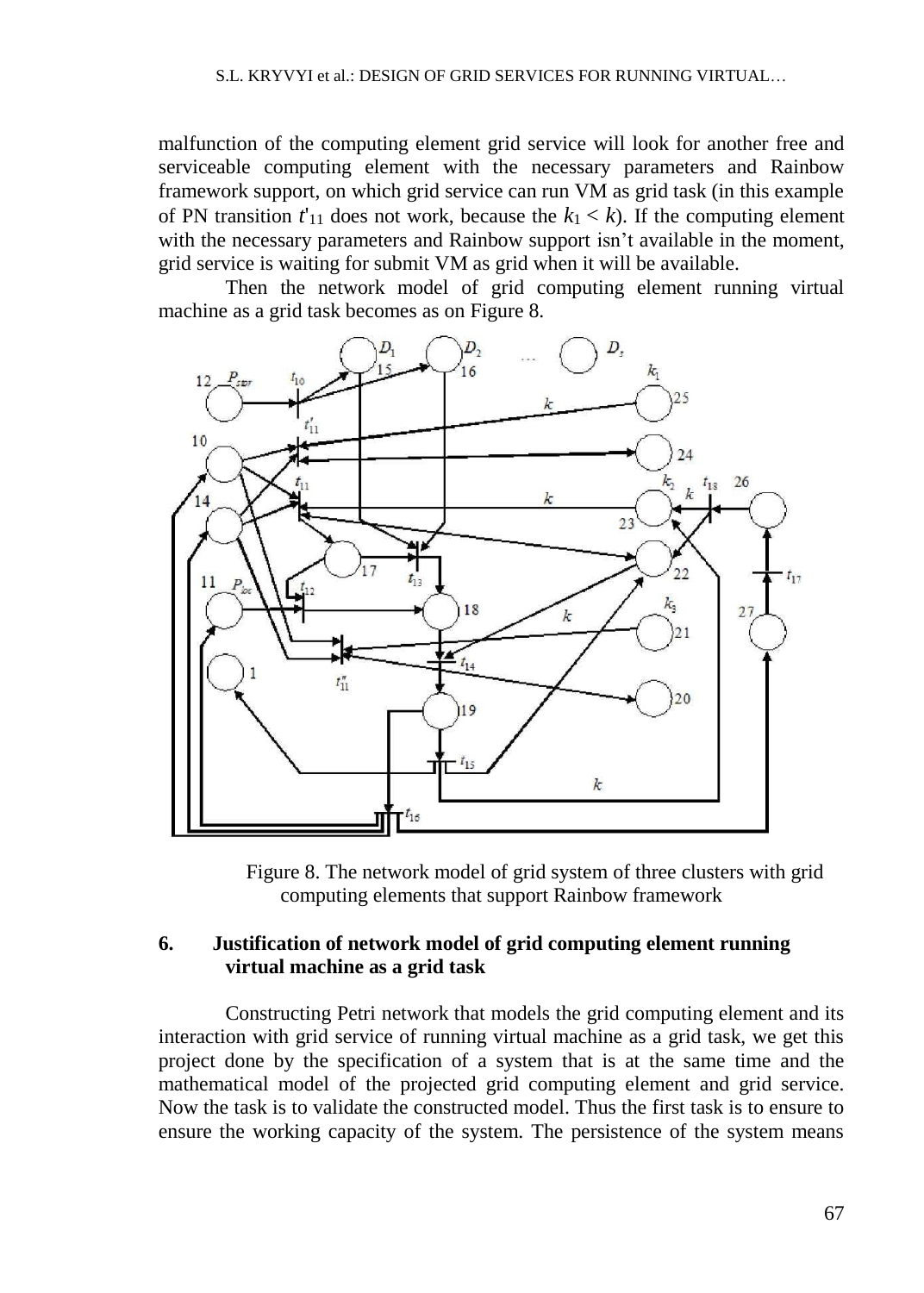that the constructed model, all transitions will take part in the process of its operation (all live transitions). If some transitions in the PN does not work, their presence suggests that something in the system project done incorrectly or data transitions redundant. The same applies to the PN places. If some places, due to the presence of the dead transitions are unattainable in the operation of the PN, it is also indicative of the project defect.

PN survivability test is performed in two ways: by constructing a reachable marking graph of PN and by analyzing the transition invariants. Construction of the set of invariants of transitions is reduced to the solution of the equation of state in the set of natural numbers of the form  $Ax = 0$ , where A - the incidence matrix of the PN, and x - vector coordinate values are equal to the number of actuations of the corresponding transitions. If some coordinate all solution vector is 0, it means that the transition had not triggered during operation the PN (go dead) regardless of initial system layout.

For PN, where it is assumed that three computing elements  $(n = 3)$ , the equation of state is a matrix of dimension 19 to 27, as in the PN has 19 conversions and 27 seats:

|    | 1                | 2                | 3                | 4                | 5                | 6                | 7                | 8              | 9                | 10                                                       | 11               | 12               | 13               | 14               | 15               | 16               | 17               | 18           | 19               | numbers of transition |
|----|------------------|------------------|------------------|------------------|------------------|------------------|------------------|----------------|------------------|----------------------------------------------------------|------------------|------------------|------------------|------------------|------------------|------------------|------------------|--------------|------------------|-----------------------|
| 1  | $^{-1}$          | $\overline{0}$   | $\overline{0}$   | $\mathbf{0}$     | $\mathbf{0}$     | $\boldsymbol{0}$ | $\overline{0}$   | $\theta$       | $\theta$         | $\boldsymbol{0}$                                         | $\mathbf{0}$     | $\boldsymbol{0}$ | $\boldsymbol{0}$ | $\theta$         | 1                | $\mathbf{0}$     | $\mathbf{0}$     | $\Omega$     | $\overline{0}$   |                       |
|    | $^{-1}$          | $\overline{0}$   | $\overline{0}$   | $\overline{0}$   | 1                | $\overline{0}$   | $\overline{0}$   | $\theta$       | 0                | $\mathbf{0}$                                             | $\overline{0}$   | $\mathbf{0}$     | 0                | $\theta$         | $\mathbf{0}$     | $\mathbf{0}$     | $\overline{0}$   | $\theta$     | 0                |                       |
| 3  | 1                | $^{-1}$          | $\boldsymbol{0}$ | $\mathbf{0}$     | $\boldsymbol{0}$ | $\mathbf{0}$     | $\overline{0}$   | $\mathbf{0}$   | 0                | $\boldsymbol{0}$                                         | $\boldsymbol{0}$ | $\boldsymbol{0}$ | 0                | 0                | $\boldsymbol{0}$ | $\boldsymbol{0}$ | $\overline{0}$   | $\mathbf{0}$ | 1                |                       |
| 4  | $^{-1}$          | $\boldsymbol{0}$ | $\overline{0}$   | $\overline{0}$   | $\mathbf{0}$     | $\overline{0}$   | $\overline{0}$   | 1              | 1                | $\mathbf{0}$                                             | $\overline{0}$   | $\mathbf{0}$     | 0                | $\overline{0}$   | $\mathbf{0}$     | $\mathbf{0}$     | $\overline{0}$   | $\theta$     | $\overline{0}$   |                       |
| 5  | 0                | 1                | $-1$             | $\mathbf{0}$     | $\boldsymbol{0}$ | $\mathbf{0}$     | $\mathbf{0}$     | $\mathbf{0}$   | $\mathbf{0}$     | $\boldsymbol{0}$                                         | $\boldsymbol{0}$ | $\mathbf{0}$     | $\boldsymbol{0}$ | $\boldsymbol{0}$ | $\boldsymbol{0}$ | $\boldsymbol{0}$ | $\boldsymbol{0}$ | $\mathbf{0}$ | $\boldsymbol{0}$ |                       |
| 6  | 0                | $\overline{0}$   | 1                | $^{-1}$          | $\mathbf{0}$     | $\overline{0}$   | $\overline{0}$   | $\theta$       | 0                | $\boldsymbol{0}$                                         | $\overline{0}$   | $\mathbf{0}$     | $\mathbf{0}$     | $\theta$         | $\boldsymbol{0}$ | 0                | $\theta$         | $\theta$     | $^{-1}$          |                       |
| 7  | 0                | $\overline{0}$   | $\overline{0}$   | 1                | $-1$             | $\theta$         | $\theta$         | $\overline{0}$ | $\theta$         | $\mathbf{0}$                                             | $\boldsymbol{0}$ | $\mathbf{0}$     | 0                | $\theta$         | $\mathbf{0}$     | $\mathbf{0}$     | $\overline{0}$   | $\theta$     | $\overline{0}$   |                       |
| 8  | 0                | $\overline{0}$   | $\overline{0}$   | $\boldsymbol{0}$ | 1                | $-1$             | $^{-1}$          | $\theta$       | 0                | $\boldsymbol{0}$                                         | $\overline{0}$   | $\mathbf{0}$     | $\boldsymbol{0}$ | $\boldsymbol{0}$ | $\boldsymbol{0}$ | $\mathbf{0}$     | $\overline{0}$   | $\theta$     | $\boldsymbol{0}$ |                       |
| 9  | 0                | $\overline{0}$   | 0                | $\theta$         | $\mathbf{0}$     | 1                | $\mathbf{0}$     | $^{-1}$        | $\mathbf{0}$     | 0                                                        | $\overline{0}$   | $\boldsymbol{0}$ | 0                | $\boldsymbol{0}$ | $\mathbf{0}$     | 0                | $\overline{0}$   | $\theta$     | $\overline{0}$   |                       |
| 10 | 0                | $\theta$         | $\boldsymbol{0}$ | $\theta$         | 1                | $\mathbf{0}$     | $\mathbf{0}$     | $\mathbf{0}$   | 0                | $\mathbf{0}$                                             | $^{-1}$          | $\boldsymbol{0}$ | 0                | $\boldsymbol{0}$ | $\boldsymbol{0}$ | 1                | $\overline{0}$   | $\theta$     | 0                |                       |
| 11 | 0                | $\overline{0}$   | $\overline{0}$   | $\theta$         | $\mathbf{0}$     | $\theta$         | $\theta$         | 1              | 0                | $\mathbf{0}$                                             | $\boldsymbol{0}$ | $^{-1}$          | 0                | $\overline{0}$   | $\boldsymbol{0}$ | $\mathbf{0}$     | $\overline{0}$   | $\theta$     | $\overline{0}$   |                       |
| 12 | 0                | $\boldsymbol{0}$ | $\boldsymbol{0}$ | $\mathbf{0}$     | $\boldsymbol{0}$ | $\mathbf{0}$     | $\boldsymbol{0}$ | $\mathbf{0}$   | 1                | $^{-1}$                                                  | $\boldsymbol{0}$ | $\mathbf{0}$     | 0                | $\boldsymbol{0}$ | $\boldsymbol{0}$ | $\boldsymbol{0}$ | $\overline{0}$   | $\mathbf{0}$ | 0                |                       |
| 13 | 0                | $\theta$         | $\boldsymbol{0}$ | $\theta$         | $\mathbf{0}$     | $\theta$         | 1                | $\mathbf{0}$   | $^{-1}$          | $\boldsymbol{0}$                                         | $\overline{0}$   | $\mathbf{0}$     | 0                | 0                | $\boldsymbol{0}$ | $\boldsymbol{0}$ | $\overline{0}$   | $\theta$     | $\overline{0}$   |                       |
| 14 | $\overline{0}$   | $\mathbf{0}$     | $\overline{0}$   | $\mathbf{0}$     | $\mathbf{0}$     | $\overline{0}$   | $\theta$         | 3              | 3                | $\mathbf{0}$                                             | $-3$             | $\mathbf{0}$     | $\mathbf{0}$     | $\overline{0}$   | $\mathbf{0}$     | 3                | $\overline{0}$   | $\theta$     | 0                |                       |
| 15 | 0                | $\theta$         | $\boldsymbol{0}$ | $\theta$         | $\boldsymbol{0}$ | $\mathbf{0}$     | $\theta$         | $\overline{0}$ | 0                | 1                                                        | $\boldsymbol{0}$ | $\mathbf{0}$     | $-1$             | $\mathbf{0}$     | $\mathbf{0}$     | $\boldsymbol{0}$ | $\overline{0}$   | $\theta$     | 0                |                       |
| 16 | 0                | $\overline{0}$   | $\overline{0}$   | $\mathbf{0}$     | $\mathbf{0}$     | $\overline{0}$   | $\overline{0}$   | $\theta$       | 0                | 1                                                        | $\overline{0}$   | $\mathbf{0}$     | $-1$             | $\mathbf{0}$     | $\mathbf{0}$     | 0                | $\overline{0}$   | $\theta$     | $\overline{0}$   |                       |
| 17 | 0                | $\boldsymbol{0}$ | $\boldsymbol{0}$ | $\boldsymbol{0}$ | $\boldsymbol{0}$ | $\mathbf{0}$     | $\mathbf{0}$     | $\mathbf{0}$   | $\mathbf{0}$     | $\mathbf{0}$                                             | 1                | $^{-1}$          | $-1$             | $\boldsymbol{0}$ | $\boldsymbol{0}$ | $\boldsymbol{0}$ | $\overline{0}$   | $\mathbf{0}$ | $\overline{0}$   |                       |
| 18 | 0                | 0                | $\boldsymbol{0}$ | $\theta$         | $\boldsymbol{0}$ | $\overline{0}$   | $\theta$         | $\theta$       | $\mathbf{0}$     | $\boldsymbol{0}$                                         | $\boldsymbol{0}$ | 1                | $\mathbf{1}$     | $-1$             | $\mathbf{0}$     | $\mathbf{0}$     | $\overline{0}$   | $\theta$     | 0                |                       |
| 19 | 0                | $\overline{0}$   | $\boldsymbol{0}$ | $\mathbf{0}$     | $\mathbf{0}$     | $\overline{0}$   | $\overline{0}$   | $\overline{0}$ | $\theta$         | $\mathbf{0}$                                             | $\overline{0}$   | $\theta$         | $\boldsymbol{0}$ | 1                | $-1$             | $^{-1}$          | $\overline{0}$   | $\theta$     | 0                |                       |
| 20 | 0                | $\overline{0}$   | $\boldsymbol{0}$ | $\mathbf{0}$     | $\boldsymbol{0}$ | $\theta$         | $\overline{0}$   | $\theta$       | 0                | $\boldsymbol{0}$                                         | $\boldsymbol{0}$ | 0                | $\boldsymbol{0}$ | $\boldsymbol{0}$ | $\boldsymbol{0}$ | $\boldsymbol{0}$ | $\overline{0}$   | $\theta$     | 0                |                       |
| 21 | $\boldsymbol{0}$ | $\overline{0}$   | $\boldsymbol{0}$ | $\mathbf{0}$     | $\mathbf{0}$     | $\theta$         | $\theta$         | $\overline{0}$ | $\overline{0}$   | 0                                                        | $\boldsymbol{0}$ | $\mathbf{0}$     | 0                | $\overline{0}$   | $\boldsymbol{0}$ | $\boldsymbol{0}$ | $\overline{0}$   | $\theta$     | 0                |                       |
| 22 | 0                | $\boldsymbol{0}$ | $\boldsymbol{0}$ | $\mathbf{0}$     | $\boldsymbol{0}$ | $\mathbf{0}$     | $\boldsymbol{0}$ | $\mathbf{0}$   | $\boldsymbol{0}$ | $\mathbf{0}$                                             | $\boldsymbol{0}$ | $\mathbf{0}$     | $\mathbf{0}$     | $-1$             | 1                | $\boldsymbol{0}$ | $\boldsymbol{0}$ | 1            | 0                |                       |
| 23 | 0                | $\boldsymbol{0}$ | $\boldsymbol{0}$ | $\boldsymbol{0}$ | $\mathbf{0}$     | $\boldsymbol{0}$ | $\overline{0}$   | $\theta$       | 0                | $\mathbf{0}$                                             | $-3$             | $\boldsymbol{0}$ | 0                | $\boldsymbol{0}$ | 3                | $\boldsymbol{0}$ | $\overline{0}$   | 3            | $\overline{0}$   |                       |
| 24 | $\mathbf{0}$     | $\overline{0}$   | $\boldsymbol{0}$ | $\mathbf{0}$     | $\mathbf{0}$     | $\theta$         | $\theta$         | $\overline{0}$ | $\mathbf{0}$     | $\mathbf{0}$                                             | $\boldsymbol{0}$ | $\mathbf{0}$     | $\mathbf{0}$     | $\boldsymbol{0}$ | $\boldsymbol{0}$ | $\boldsymbol{0}$ | $\overline{0}$   | $\theta$     | $\overline{0}$   |                       |
| 25 | $\mathbf{0}$     | $\theta$         | $\overline{0}$   | $\theta$         | $\mathbf{0}$     | $\theta$         | $\theta$         | $\theta$       | 0                | $\mathbf{0}$                                             | $\overline{0}$   | $\theta$         | $\mathbf{0}$     | $\theta$         | $\mathbf{0}$     | $\mathbf{0}$     | $\mathbf{0}$     | $\theta$     | 0                |                       |
| 26 | 0                | 0                | 0                | $\overline{0}$   | $\mathbf{0}$     | $\overline{0}$   | $\overline{0}$   | $\overline{0}$ | $\overline{0}$   | $\overline{0}$                                           | $\overline{0}$   | $\mathbf{0}$     | 0                | $\boldsymbol{0}$ | $\mathbf{0}$     | $\mathbf{0}$     | 1                | $^{-1}$      | 0                |                       |
| 27 | $\overline{0}$   | $\overline{0}$   | $\overline{0}$   | $\overline{0}$   | $\mathbf{0}$     | $\overline{0}$   | $\theta$         | $\overline{0}$ | $\mathbf{0}$     | $\overline{0}$                                           | $\overline{0}$   | $\mathbf{0}$     | $\mathbf{0}$     | $\overline{0}$   | $\mathbf{0}$     | 1                | $^{-1}$          | $\theta$     | 0                |                       |
|    |                  |                  |                  |                  |                  |                  |                  |                |                  | $\uparrow$ numbers of transitions number of places in DN |                  |                  |                  |                  |                  |                  |                  |              |                  |                       |

numbers of transitions number of places in PN.

Applying TSS-algorithm [7] for the solution of the equation of state with the above matrix, we find it such decisions, which are invariants of transitions: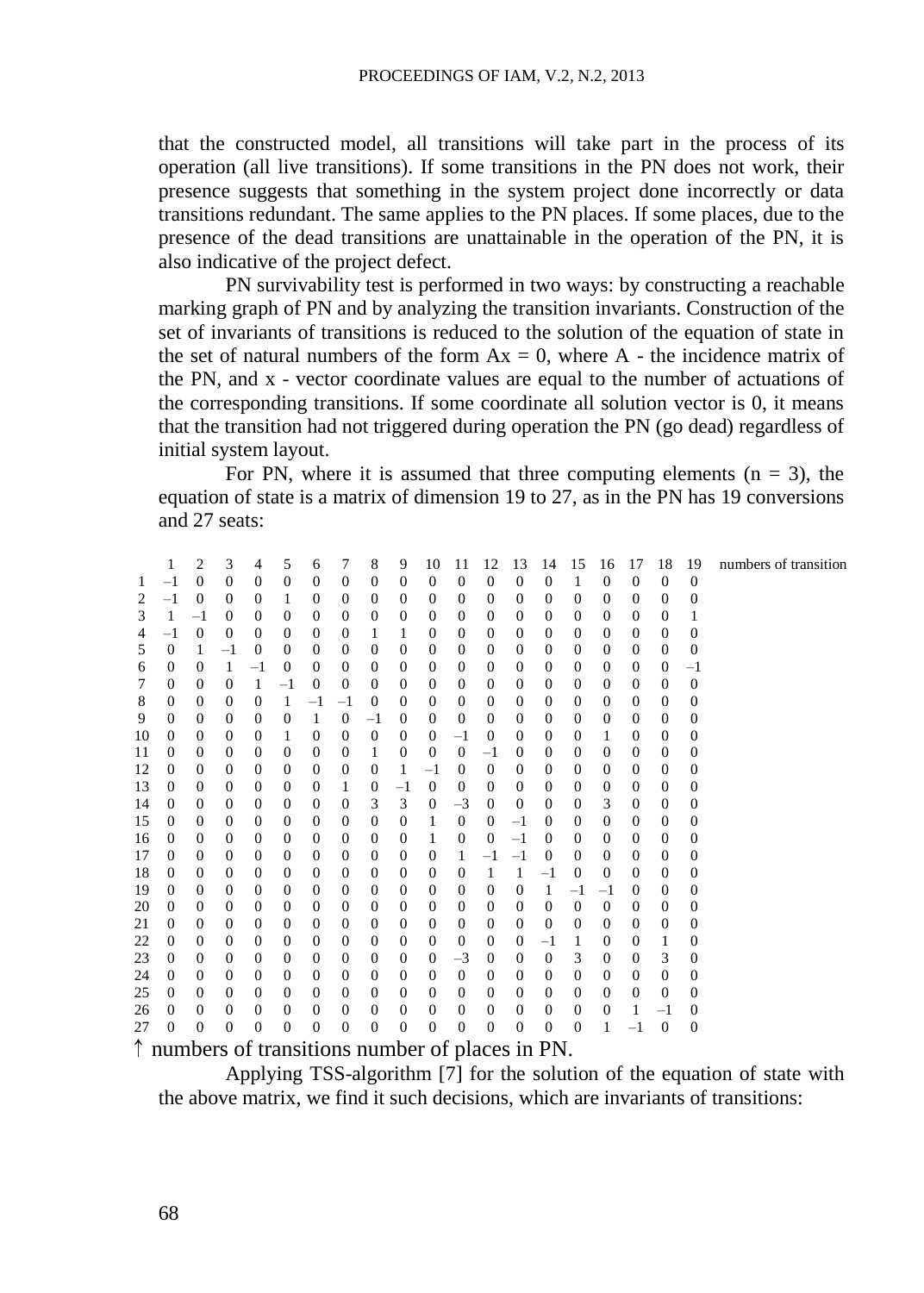#### S.L. KRYVYI et al.: DESIGN OF GRID SERVICES FOR RUNNING VIRTUAL.

|  |  |  |  |                                       |  |  |  |  | 1 2 3 4 5 6 7 8 9 10 11 12 13 14 15 16 17 18 19 numbers of transition |
|--|--|--|--|---------------------------------------|--|--|--|--|-----------------------------------------------------------------------|
|  |  |  |  | 0 1 1 0 0 0 0 0 0 0 0 0 0 0 0 0 0 1   |  |  |  |  |                                                                       |
|  |  |  |  | 1 1 1 1 1 1 0 1 0 0 1 1 0 1 1 0 0 0 0 |  |  |  |  |                                                                       |
|  |  |  |  | 1 1 1 1 1 0 1 0 1 1 1 0 1 1 1 0 0 0 0 |  |  |  |  |                                                                       |

As can be seen from the above solutions transitions 16,17,18 are dead because never take part in the operation of the PN. These transitions are associated with emergency state of the interaction of grid service and computing element, and it means that in case of failure of computing element VM will not be running. Analysis of causes by which these transitions do not work shows that grid service must to restart grid task, download again data and VM image with the recover of the computing element in order to restart virtual machine on it. In other words in the project of interaction of grid service and computing element described by this mathematical model, action is needed to restore a custom task settings, and to restore its data.

PN correction associated with the transmission of information about the data and VM image read renewal (which means sending in place 12 or 11 in place of flags, depending on the location of data and VM image). This correction leads to the equation of state with the matrix A:

|                | 1              | $\overline{2}$ | 3              | 4              | 5              | 6              | 7              | 8              | 9              | 10             | 11             | 12             | 13             | 14             | 15             | 16             | 17             | 18             | 19               |
|----------------|----------------|----------------|----------------|----------------|----------------|----------------|----------------|----------------|----------------|----------------|----------------|----------------|----------------|----------------|----------------|----------------|----------------|----------------|------------------|
| 1              | $-1$           | $\theta$       | $\overline{0}$ | $\overline{0}$ | $\overline{0}$ | $\mathbf{0}$   | $\overline{0}$ | $\overline{0}$ | $\overline{0}$ | $\overline{0}$ | $\overline{0}$ | $\overline{0}$ | $\overline{0}$ | $\overline{0}$ | $\mathbf{1}$   | $\overline{0}$ | $\overline{0}$ | $\overline{0}$ | $\overline{0}$   |
| $\overline{2}$ | $-1$           | $\overline{0}$ | $\theta$       | $\theta$       | 1              | $\mathbf{0}$   | $\overline{0}$ | $\mathbf{0}$   | 0              | $\overline{0}$ | $\mathbf{0}$   | $\overline{0}$ | $\overline{0}$ | $\overline{0}$ | $\overline{0}$ | $\overline{0}$ | $\theta$       | $\overline{0}$ | $\overline{0}$   |
| 3              | $\mathbf{1}$   | $-1$           | $\theta$       | $\theta$       | $\theta$       | $\theta$       | $\theta$       | $\theta$       | $\Omega$       | $\theta$       | $\Omega$       | 0              | $\overline{0}$ | $\theta$       | 0              | $\theta$       | $\theta$       | $\overline{0}$ | 1                |
| 4              | $-1$           | $\overline{0}$ | $\theta$       | $\overline{0}$ | $\theta$       | $\mathbf{0}$   | $\overline{0}$ | 1              | 1              | $\mathbf{0}$   | $\mathbf{0}$   | 0              | $\overline{0}$ | $\overline{0}$ | 0              | $\overline{0}$ | $\overline{0}$ | $\mathbf{0}$   | $\overline{0}$   |
| 5              | $\overline{0}$ | 1              | $^{-1}$        | $\theta$       | $\theta$       | $\mathbf{0}$   | $\overline{0}$ | $\overline{0}$ | $\overline{0}$ | $\overline{0}$ | $\mathbf{0}$   | 0              | $\theta$       | $\overline{0}$ | $\overline{0}$ | $\overline{0}$ | $\mathbf{0}$   | $\overline{0}$ | $\overline{0}$   |
| 6              | $\overline{0}$ | $\overline{0}$ | 1              | $^{-1}$        | $\overline{0}$ | $\mathbf{0}$   | $\overline{0}$ | $\theta$       | $\overline{0}$ | $\theta$       | $\Omega$       | 0              | $\overline{0}$ | $\overline{0}$ | 0              | $\theta$       | $\theta$       | $\overline{0}$ | $^{-1}$          |
| 7              | $\theta$       | $\theta$       | $\overline{0}$ | $\mathbf{1}$   | $-1$           | $\overline{0}$ | $\theta$       | $\theta$       | $\overline{0}$ | $\theta$       | $\overline{0}$ | 0              | $\overline{0}$ | $\theta$       | $\overline{0}$ | $\theta$       | $\overline{0}$ | $\overline{0}$ | $\overline{0}$   |
| 8              | $\overline{0}$ | $\Omega$       | $\theta$       | $\overline{0}$ | $\mathbf{1}$   | $-1$           | $-1$           | $\overline{0}$ | $\overline{0}$ | $\theta$       | $\Omega$       | 0              | $\theta$       | $\overline{0}$ | $\overline{0}$ | $\overline{0}$ | $\overline{0}$ | $\overline{0}$ | $\mathbf{0}$     |
| 9              | $\theta$       | $\Omega$       | $\theta$       | $\theta$       | $\overline{0}$ | $\mathbf{1}$   | $\overline{0}$ | $^{-1}$        | 0              | $\mathbf{0}$   | $\mathbf{0}$   | 0              | $\overline{0}$ | $\overline{0}$ | 0              | 0              | $\Omega$       | $\mathbf{0}$   | $\overline{0}$   |
| 10             | $\theta$       | $\theta$       | $\theta$       | $\theta$       | 1              | $\overline{0}$ | $\theta$       | $\Omega$       | $\theta$       | $\theta$       | $-1$           | $\overline{0}$ | $\theta$       | $\theta$       | $\theta$       | 1              | $\theta$       | $\overline{0}$ | $\overline{0}$   |
| 11             | 0              | $\overline{0}$ | $\overline{0}$ | $\theta$       | $\theta$       | $\overline{0}$ | $\overline{0}$ | 1              | $\overline{0}$ | $\theta$       | $\overline{0}$ | $-1$           | $\theta$       | $\overline{0}$ | 0              | 1              | $\overline{0}$ | $\mathbf{0}$   | $\overline{0}$   |
| 12             | $\theta$       | $\theta$       | $\theta$       | $\theta$       | $\overline{0}$ | $\overline{0}$ | $\overline{0}$ | $\overline{0}$ | 1              | $-1$           | $\overline{0}$ | $\overline{0}$ | $\overline{0}$ | $\theta$       | $\overline{0}$ | $\overline{0}$ | $\theta$       | $\overline{0}$ | $\overline{0}$   |
| 13             | $\theta$       | $\theta$       | $\theta$       | $\theta$       | $\theta$       | $\overline{0}$ | 1              | $\mathbf{0}$   | $-1$           | $\overline{0}$ | $\theta$       | $\overline{0}$ | $\theta$       | $\theta$       | $\theta$       | $\overline{0}$ | $\theta$       | $\overline{0}$ | $\overline{0}$   |
| 14             | 0              | $\overline{0}$ | $\overline{0}$ | $\theta$       | $\overline{0}$ | $\mathbf{0}$   | $\overline{0}$ | 3              | 3              | $\overline{0}$ | $-3$           | $\overline{0}$ | $\overline{0}$ | $\theta$       | $\overline{0}$ | 3              | $\overline{0}$ | $\mathbf{0}$   | $\overline{0}$   |
| 15             | $\theta$       | $\theta$       | $\theta$       | $\theta$       | $\theta$       | $\mathbf{0}$   | $\overline{0}$ | $\theta$       | $\mathbf{0}$   | $\mathbf{1}$   | $\overline{0}$ | $\overline{0}$ | $-1$           | $\overline{0}$ | $\overline{0}$ | $\overline{0}$ | $\theta$       | $\overline{0}$ | $\overline{0}$   |
| 16             | $\theta$       | $\Omega$       | $\theta$       | $\theta$       | $\Omega$       | $\Omega$       | $\theta$       | $\theta$       | $\Omega$       | 1              | $\theta$       | $\overline{0}$ | $^{-1}$        | $\theta$       | $\Omega$       | $\theta$       | $\theta$       | $\mathbf{0}$   | $\overline{0}$   |
| 17             | 0              | $\overline{0}$ | $\overline{0}$ | $\theta$       | $\theta$       | $\mathbf{0}$   | $\overline{0}$ | $\mathbf{0}$   | $\mathbf{0}$   | $\overline{0}$ | 1              | $-1$           | $-1$           | $\overline{0}$ | $\Omega$       | $\overline{0}$ | $\mathbf{0}$   | $\mathbf{0}$   | $\overline{0}$   |
| 18             | 0              | $\Omega$       | $\theta$       | $\theta$       | $\theta$       | $\mathbf{0}$   | $\overline{0}$ | $\mathbf{0}$   | 0              | $\mathbf{0}$   | $\mathbf{0}$   | 1              | 1              | $^{-1}$        | $\theta$       | $\theta$       | $\theta$       | $\mathbf{0}$   | $\overline{0}$   |
| 19             | $\theta$       | $\theta$       | $\theta$       | $\theta$       | $\theta$       | $\theta$       | $\theta$       | $\theta$       | $\theta$       | $\theta$       | $\theta$       | $\overline{0}$ | $\theta$       | 1              | $^{-1}$        | $^{-1}$        | $\theta$       | $\overline{0}$ | $\overline{0}$   |
| 20             | $\Omega$       | $\theta$       | $\theta$       | $\theta$       | $\theta$       | $\mathbf{0}$   | $\overline{0}$ | $\Omega$       | 0              | $\Omega$       | $\Omega$       | 0              | $\overline{0}$ | $\overline{0}$ | $\mathbf{0}$   | $\Omega$       | $\theta$       | $\mathbf{0}$   | $\overline{0}$   |
| 21             | $\overline{0}$ | $\theta$       | $\theta$       | $\theta$       | $\overline{0}$ | $\overline{0}$ | $\overline{0}$ | $\overline{0}$ | $\overline{0}$ | $\overline{0}$ | $\overline{0}$ | $\overline{0}$ | $\overline{0}$ | $\theta$       | $\overline{0}$ | $\overline{0}$ | $\overline{0}$ | $\overline{0}$ | $\overline{0}$   |
| 22             | $\theta$       | $\theta$       | $\theta$       | $\theta$       | $\Omega$       | $\Omega$       | $\theta$       | $\Omega$       | $\Omega$       | $\theta$       | $\Omega$       | 0              | $\overline{0}$ | $^{-1}$        | 1              | $\overline{0}$ | $\Omega$       | 1              | $\overline{0}$   |
| 23             | $\theta$       | $\theta$       | $\theta$       | $\theta$       | $\theta$       | $\mathbf{0}$   | $\theta$       | $\Omega$       | $\Omega$       | $\Omega$       | $-3$           | $\mathbf{0}$   | $\theta$       | $\overline{0}$ | 3              | $\theta$       | $\theta$       | 3              | $\overline{0}$   |
| 24             | $\theta$       | $\Omega$       | $\theta$       | $\theta$       | $\overline{0}$ | $\mathbf{0}$   | $\overline{0}$ | $\mathbf{0}$   | 0              | $\Omega$       | $\mathbf{0}$   | 0              | $\overline{0}$ | $\overline{0}$ | $\overline{0}$ | $\overline{0}$ | $\overline{0}$ | $\overline{0}$ | $\boldsymbol{0}$ |
| 25             | $\theta$       | $\theta$       | $\theta$       | $\theta$       | $\theta$       | $\Omega$       | $\theta$       | $\Omega$       | $\Omega$       | $\theta$       | $\Omega$       | $\theta$       | $\theta$       | $\theta$       | $\Omega$       | $\theta$       | $\theta$       | $\mathbf{0}$   | $\Omega$         |
| 26             | $\theta$       | $\theta$       | $\theta$       | $\theta$       | $\theta$       | $\Omega$       | $\theta$       | $\Omega$       | $\Omega$       | $\Omega$       | $\Omega$       | $\theta$       | $\theta$       | $\theta$       | $\Omega$       | $\theta$       | 1              | $-1$           | $\theta$         |
| 27             | $\overline{0}$ | $\overline{0}$ | $\overline{0}$ | $\overline{0}$ | $\overline{0}$ | $\overline{0}$ | $\theta$       | $\overline{0}$ | $\overline{0}$ | $\overline{0}$ | $\overline{0}$ | $\overline{0}$ | $\overline{0}$ | $\overline{0}$ | $\overline{0}$ | 1              | $^{-1}$        | $\overline{0}$ | $\theta$         |

 $A^{\cdot}$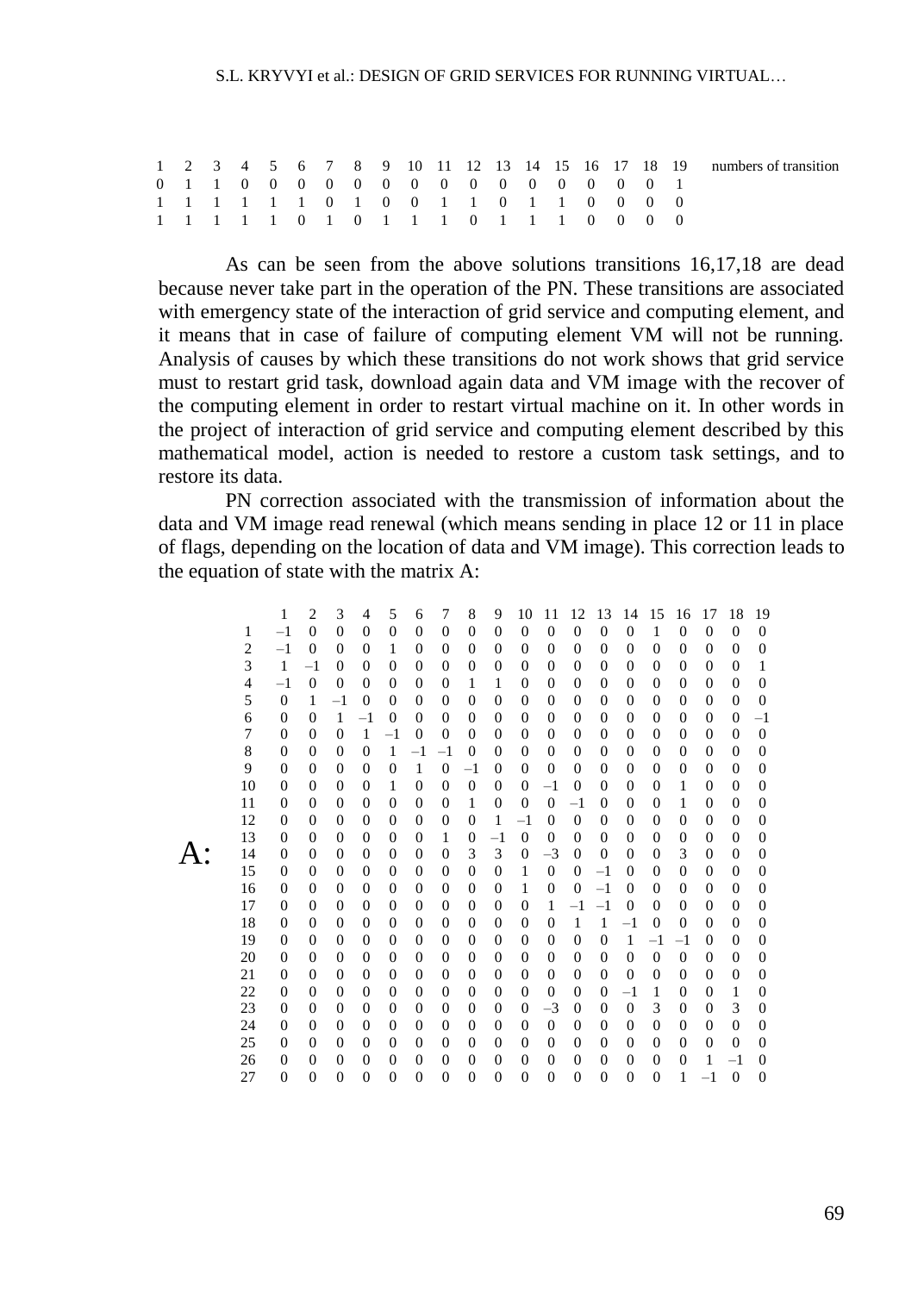In this case, this matrix corresponds to the recovery data and VM image from local storage, as testified by the decision equation of state with the reduced matrix:

| $x2 = (1 \t1 \t1 \t1 \t1 \t1 \t0 \t1 \t0 \t0 \t1 \t1 \t0 \t1 \t1 \t0 \t0 \t0 \t0)$ |  |  |  |  |  |  |  |  |  |  |
|------------------------------------------------------------------------------------|--|--|--|--|--|--|--|--|--|--|
| x3= (1 1 1 1 1 0 1 0 1 1 1 0 1 1 1 0 0 0 0),                                       |  |  |  |  |  |  |  |  |  |  |
|                                                                                    |  |  |  |  |  |  |  |  |  |  |

As seen from this set of invariants, all transitions in a live network, indicating the entire PN liveliness in general. The first invariant describes a situation where registration of grid service in the grid infrastructure is not executed (triggered transitions 2, 3 and 19). The second invariant describes the successful registration of grid service of the situation, obtaining a certificate, using data and VM image from local storage and the successful VM running (and trigger transitions 2,3,4.5,6,8,11,12,14,15 1). Third invariant describes the same situation, but with data and VM images from grid storage's (2,3,4,5,7,9,10,11,13,14,15 transitions triggered and 1). Fourth invariant describes an emergency situation and indicates that the registration of grid service and obtaining of the host certificate is not required. There is need to upload the data and VM image, recover grid task with VM parameter and submit grid task once more (triggered transitions 11,12,14,16,17,18). If data and VM image recovered grid storage, then the invariants have the form

| $y2 = (1 \t1 \t1 \t1 \t1 \t1 \t0 \t1 \t0 \t0 \t1 \t1 \t0 \t1 \t1 \t0 \t0 \t0 \t0),$ |  |  |  |  |  |  |  |  |  |  |
|-------------------------------------------------------------------------------------|--|--|--|--|--|--|--|--|--|--|
| $y3 = (1 \t1 \t1 \t1 \t1 \t0 \t1 \t0 \t1 \t1 \t1 \t0 \t1 \t1 \t1 \t0 \t0 \t0 \t0),$ |  |  |  |  |  |  |  |  |  |  |
|                                                                                     |  |  |  |  |  |  |  |  |  |  |

Settings of computing element can be restored and data and VM image reloaded from grid storage. Thus, the first property - the property of liveliness - in the model implemented. From this property it follows that in this model the property of fairness is performed, which consists in the fact that if the grid task with VM is in the grid, it will be performed sooner or later. It should be apparent from the fact that the corresponding transitions (leading to a free computing elements) will be performed in the same way as in the above example.

These solutions of equation of state make it possible to formulate such claim.

**Theorem 6.1.** PN modeling interaction of grid service and computing element for running VM as grid task is alive, and it satisfies the property of justice.

#### **7. Properties of boundedness and justice**

Consider the feasibility of the PN boundedness property, which in the case of its feasibility, confirms the feasibility of the justice property. Property of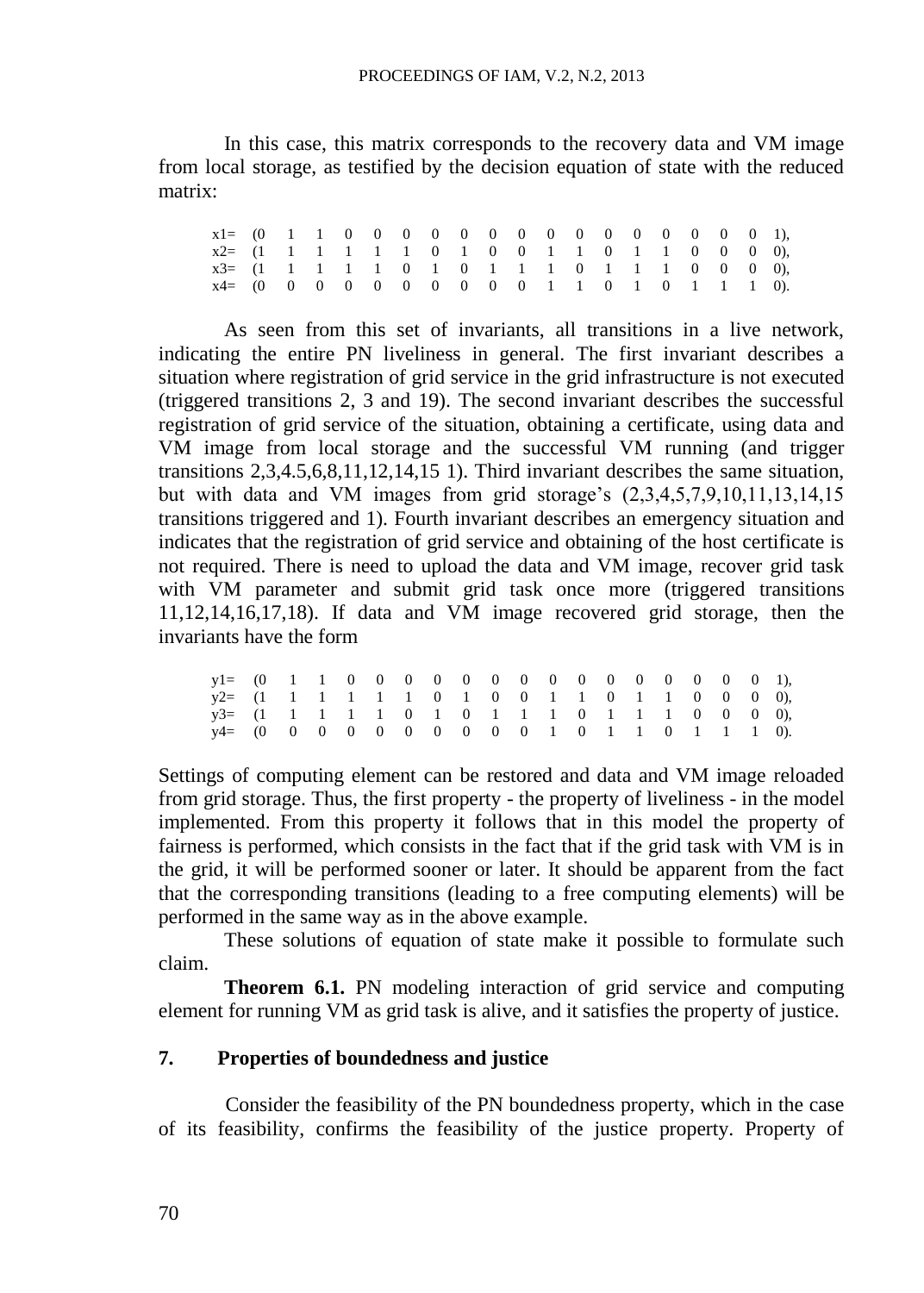boundedness means that the in the PN does not exist places where the flags may accumulate in unlimited quantities. This situation corresponds to the case when in the computing element, all the time some grid tasks are running, but no VM running in the system.

To study the properties of this PN is necessary to solve a system of linear homogeneous Diophantine equations in the set of natural numbers of the form  $A =$ 0, where AT - matrix transpose of the incidence matrix A. Solutions of such system are called invariants of places and if all the places are covered in the PN by positive values, the PN bounded. In our example transpose matrix has the form

–1 –1 1 –1 0 0 0 0 0 0 0 0 0 0 0 0 0 0 0 0 0 0 0 0 0 0 0 0 –1 0 1 0 0 0 0 0 0 0 0 0 0 0 0 0 0 0 0 0 0 0 0 0 0 0 0 0 –1 1 0 0 0 0 0 0 0 0 0 0 0 0 0 0 0 0 0 0 0 0 0 0 0 0 0 –1 1 0 0 0 0 0 0 0 0 0 0 0 0 0 0 0 0 0 0 0 0 0 0 0 0 0 –1 1 0 1 0 0 0 0 0 0 0 0 0 0 0 0 0 0 0 0 0 0 0 0 0 0 0 –1 1 0 0 0 0 0 0 0 0 0 0 0 0 0 0 0 0 0 0 0 0 0 0 0 0 –1 0 0 0 0 0 0 0 0 0 0 0 0 0 0 0 0 0 0 0 0 0 1 0 0 0 0 –1 0 1 0 0 3 0 0 0 0 0 0 0 0 0 0 0 0 0 0 0 1 0 0 0 0 0 0 0 1 –1 3 0 0 0 0 0 0 0 0 0 0 0 0 0 0 0 0 0 0 0 0 0 0 0 –1 0 0 0 0 0 0 0 0 0 0 0 0 0 0 0 0 0 0 0 0 0 0 0 –1 0 0 0 –3 0 0 1 0 0 0 0 0 –3 0 0 0 0 0 0 0 0 0 0 0 0 0 –1 0 0 0 0 0 –1 1 0 0 0 0 0 0 0 0 0 0 0 0 0 0 0 0 0 0 0 0 0 0 –1 –1 –1 1 0 0 0 0 0 0 0 0 0 0 0 0 0 0 0 0 0 0 0 0 0 0 0 0 0 –1 1 0 0 –1 0 0 0 0 0 0 0 0 0 0 0 0 0 0 0 0 0 0 0 0 0 0 –1 0 0 1 3 0 0 0 0 0 0 0 0 0 0 0 0 1 1 0 0 3 0 0 0 0 –1 0 0 0 0 0 0 0 1 0 0 0 0 0 0 0 0 0 0 0 0 0 0 0 0 0 0 0 0 0 0 0 0 1 –1 0 0 0 0 0 0 0 0 0 0 0 0 0 0 0 0 0 0 0 0 1 3 0 0 –1 0 0 1 0 0 -1 0 0 0 0 0 0 0 0 0 0 0 0 0 0 0 0 0 0 0 0 0

#### Solutions of system  $Ay = 0$  have the form:

|            | $\mathbf{1}$ | $\mathcal{L}$ | 3            | 4          | .5             | 6              | $\overline{7}$ | 8        |                | 9 10 11 12 13 14 15 16 17 18 19 20 21 22 23 24 25 26 27 |                |                |                |                |                |                |                |                |                |          |                |                |                |          |              |          |         |
|------------|--------------|---------------|--------------|------------|----------------|----------------|----------------|----------|----------------|---------------------------------------------------------|----------------|----------------|----------------|----------------|----------------|----------------|----------------|----------------|----------------|----------|----------------|----------------|----------------|----------|--------------|----------|---------|
| $p = 0$    |              | $\Omega$      | $\Omega$     | $\Omega$   | $\Omega$       | $\theta$       | $\theta$       | $\Omega$ | $\overline{0}$ | $\overline{0}$                                          | $\overline{0}$ | $\overline{0}$ | $\overline{0}$ | $0\quad 0$     |                | $\overline{0}$ | $\overline{0}$ | $\overline{0}$ | $\theta$       | -1       | $\overline{0}$ | $\theta$       | $\overline{0}$ | $\Omega$ | $\Omega$     | $\theta$ | $(0)$ . |
| $p2 = (0$  |              | $\Omega$      | $\Omega$     | $\Omega$   | $\Omega$       | $\theta$       | $\Omega$       | $\Omega$ | $\overline{0}$ | $\overline{0}$                                          | $\overline{0}$ | $\overline{0}$ | $\overline{0}$ | $\Omega$       | $\Omega$       | $\overline{0}$ | $\Omega$       | $\overline{0}$ | $\overline{0}$ | $\Omega$ | -1             | $\Omega$       | $\Omega$       | $\Omega$ | $\Omega$     | $\Omega$ | $(0)$ . |
| $p3 = (0$  |              | $\Omega$      | $\Omega$     | $\Omega$   | $\Omega$       | $\Omega$       | $\Omega$       | $\Omega$ | $\Omega$       | $\Omega$                                                | $\Omega$       | $\overline{0}$ | $\Omega$       | $\Omega$       | $\Omega$       | $\overline{0}$ | $\Omega$       | $\Omega$       | $\Omega$       | $\Omega$ | $\Omega$       | $\Omega$       | $\Omega$       |          | $\Omega$     | $\Omega$ | $(0)$ . |
| $p4 = (0$  |              | $\Omega$      | $\Omega$     | $\Omega$   | $\Omega$       | $\overline{0}$ | $\overline{0}$ | $\Omega$ | $\overline{0}$ | $\overline{0}$                                          | $\bf{0}$       | $\overline{0}$ | $\mathbf{0}$   | $\overline{0}$ | $\overline{0}$ | $\theta$       | $\overline{0}$ | $\overline{0}$ | $\overline{0}$ | $\bf{0}$ | $\overline{0}$ | $\overline{0}$ | $\overline{0}$ | $\Omega$ | $\mathbf{1}$ | $\theta$ | $(0)$ . |
| $p5 = (0$  |              | $\Omega$      | $\theta$     | $\Omega$   | $\Omega$       | $\overline{0}$ | $\Omega$       | $\Omega$ |                | $0 \quad 0$                                             | $\overline{0}$ | $\overline{0}$ | $\overline{0}$ | $\Omega$       | $\overline{0}$ | $\overline{0}$ | $\mathbf{0}$   | $\overline{0}$ | -1             | $\Omega$ | $\Omega$       | 1              | $\Omega$       | $\Omega$ | $\Omega$     |          | 1.      |
| $p6= (0$   |              | $\mathbf{1}$  | $\mathbf{1}$ | $0\quad 1$ |                | - 1            | 1 0            |          | $\overline{0}$ | $\overline{0}$                                          | $\overline{0}$ | $\overline{0}$ | $\overline{0}$ | $\mathbf{0}$   | $\mathbf{0}$   | $\overline{0}$ | $\overline{0}$ | $\overline{0}$ | $\overline{0}$ | $\bf{0}$ | $\overline{0}$ | $\Omega$       | $\overline{0}$ | $\Omega$ | $\Omega$     | $\Omega$ | $(0)$ . |
| $p7 = (1$  |              | $\Omega$      | - 1          | $\Omega$   | $\overline{1}$ | $\overline{1}$ | 1              | - 1      | -1             | $\bf{0}$                                                | $\overline{1}$ | $\mathbf{1}$   | $\overline{1}$ | $\Omega$       | 1              | $\overline{0}$ | $\Omega$       | 1              | $\overline{1}$ | $\Omega$ | $\Omega$       | $\Omega$       | $\Omega$       | $\Omega$ | $\Omega$     | $\Omega$ | $(0)$ . |
| $p8 = (1$  |              | $\Omega$      |              | $\Omega$   | $\overline{1}$ |                | $\mathbf{1}$   |          | $\overline{1}$ | $\Omega$                                                | $\overline{1}$ | 1              | $\mathbf{1}$   | $\Omega$       | $\overline{0}$ | $\overline{1}$ | $\Omega$       | $\mathbf{1}$   | 1              | $\theta$ | $\Omega$       | $\Omega$       | $\Omega$       | $\Omega$ | $\Omega$     | $\Omega$ | $(0)$ , |
| $p9 = (1$  |              | $\Omega$      |              | $\Omega$   |                |                | 1              | $\Omega$ | $\overline{0}$ | - 1                                                     | $\Omega$       | $\overline{0}$ | $\mathbf{0}$   | $\Omega$       | $\mathbf{0}$   | $\overline{0}$ | $\overline{1}$ | -1             | 1              | $\Omega$ | $\Omega$       | $\Omega$       | $\Omega$       | $\Omega$ | $\Omega$     | $\Omega$ | $(0)$ , |
| $p10=$ (3) |              | $\Omega$      | 3            | $\Omega$   | $\overline{3}$ |                | 3 3 3          |          | $3 \quad 0$    |                                                         | $\overline{0}$ |                | $0 \t3 \t1$    |                | $\Omega$       | $\mathbf{0}$   | 3 3 3          |                |                | $\Omega$ | $\Omega$       | $\Omega$       | $\Omega$       | $\Omega$ | $\Omega$     | $\Omega$ | $(0)$ . |
| $p11 = (0$ |              | $\Omega$      | $\Omega$     | $\Omega$   | $\Omega$       | $\overline{0}$ | $\Omega$       | $\Omega$ | $\overline{0}$ | $\overline{0}$                                          | $\Omega$       | $\Omega$       | $\Omega$       | $\Omega$       | $\Omega$       | $\Omega$       | $\Omega$       | $\Omega$       | $\mathbf{1}$   | $\Omega$ | $\Omega$       | 1.             | $\Omega$       | $\Omega$ | $\Omega$     |          | 1).     |
| $p12= (0$  |              | $\Omega$      | $\Omega$     | $\Omega$   | $\Omega$       | $\theta$       | $\overline{0}$ | $\Omega$ | $\theta$       | $\overline{0}$                                          | $\overline{0}$ | $\overline{0}$ | $\theta$       | $\Omega$       | $\Omega$       | $\overline{0}$ | 3              | 3              | 3              | $\Omega$ | $\Omega$       | $\Omega$       |                | $\Omega$ | $\theta$     | 3        | 3).     |
|            |              |               |              |            |                |                |                |          |                |                                                         |                |                |                |                |                |                |                |                |                |          |                |                |                |          |              |          |         |

From these decisions obviously get the boundedness of PN, since all of its places covered with positive values. Consequently, there is a

**Theorem 7.1.** SP modeling interaction of grid service and computing element for running VM as grid task is bounded, and it satisfies the property justice.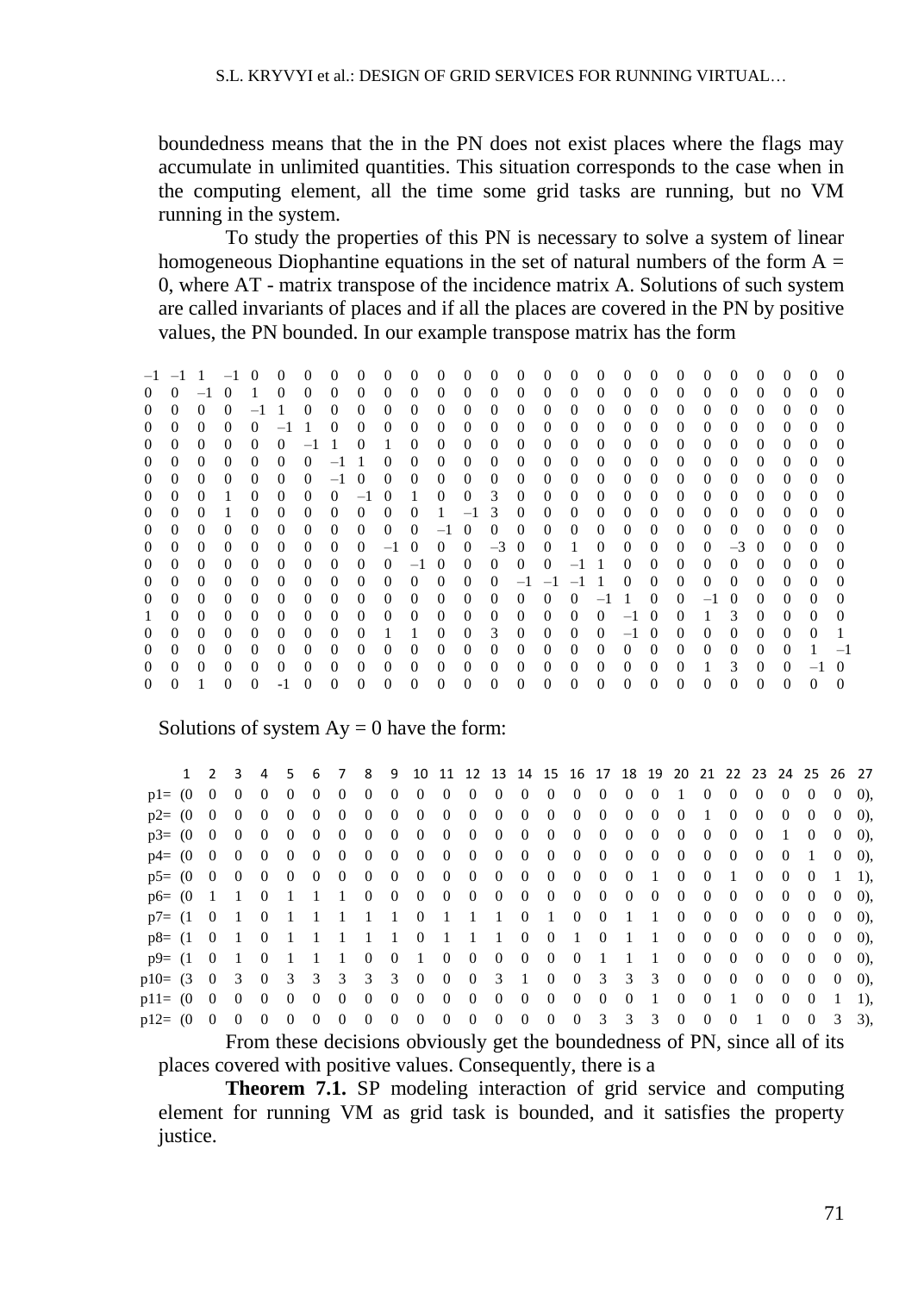### **8. Conclusions**

Development of new grid services is an important element of expansion of grid virtual laboratories functions, expanding the application of grid computing and development of collaboration of researches requires tools for formal design.

Adequate model proposal for grid service that run virtual machine grid task and its interaction with grid computing element as Petri net that allow to strictly prove boundedness, live and validity of the designed system.

Approach can be used to model other grid services, their interactions with each other and with another elements of the grid infrastructure.

#### **References**

- 1. Boretskyi O., Salnikov A., Shusar I., Sudakov O., Boyko Y. Rambow framework: Runnrng vntual machmes on demand as a grid jobs. In Intelhgent Data Acquisition and Advanced Computmg Systems: Technology and Apphcarions (IDAACS), (2015), IEEE 8th Internarional Conference on Vol. 2, 2015, pp. 972-976.
- 2. Esparza J., Heljanko K., Unfoldmgs A., Parrial-Order Approach to Model Checkmg, Springer Verlag, 2008, 170 p.
- 3. Foster Ian, Carl Kesselman, eds., The Grid 2: Blueprint for a new computmg mfrastructure. Elsevier, 2003.
- 4. Kryvyp S.L., Boyko Y.V., Pogorilyy S.D., Boretskyp O.F., Glybovets M.M., Design of Grid Structures on the Basis of Transition Systems whh the Substanriarion of the Correctness of Then Operarion, Cybernerics and Systems Analysis, Vol.53, No.1, 2017, pp.105-114.
- 5. Salnikov A.O., Sliusar I.A., Sudakov O.O., Savytskyp O.V., Kornelyuk A.I., MolDynGrid vhtual laboratory as a part of Ukrainian Academk Grid mfrastructure. In Intelhgent Data Acquisition and Advanced Computmg Systems: Technology and Apphcarions, (2009), IDAACS 2009. IEEE Internarional Workshop on, pp. 237-240.
- 6. Бойко Ю.В., Волохов В.М., Глибовець М.М., Єршов С.В., Кривий С.Л., Погорілий С.Д., Ролік О.I., Теленик С.Ф.,. Ясочка М.В., Методи та новітні підходи до проектування, управління і застосування високопродуктивних IT-інфраструктур. Монографія за редакцією чл. кор. НАН України, д-ра фіз.-мат. наук, проф. А. В. Анісімова. ВПЦ «Київський університет», 2016р. (в процесі друкування).
- 7. Бойко, Ю.В., Зинов'єв, М.Г., Свістунов, С.Я., Судаков, О.О., Український академічний грід: досвід створення i перші результати експлуатації. Математические машины и системы, № 1, 2008, с.67-84